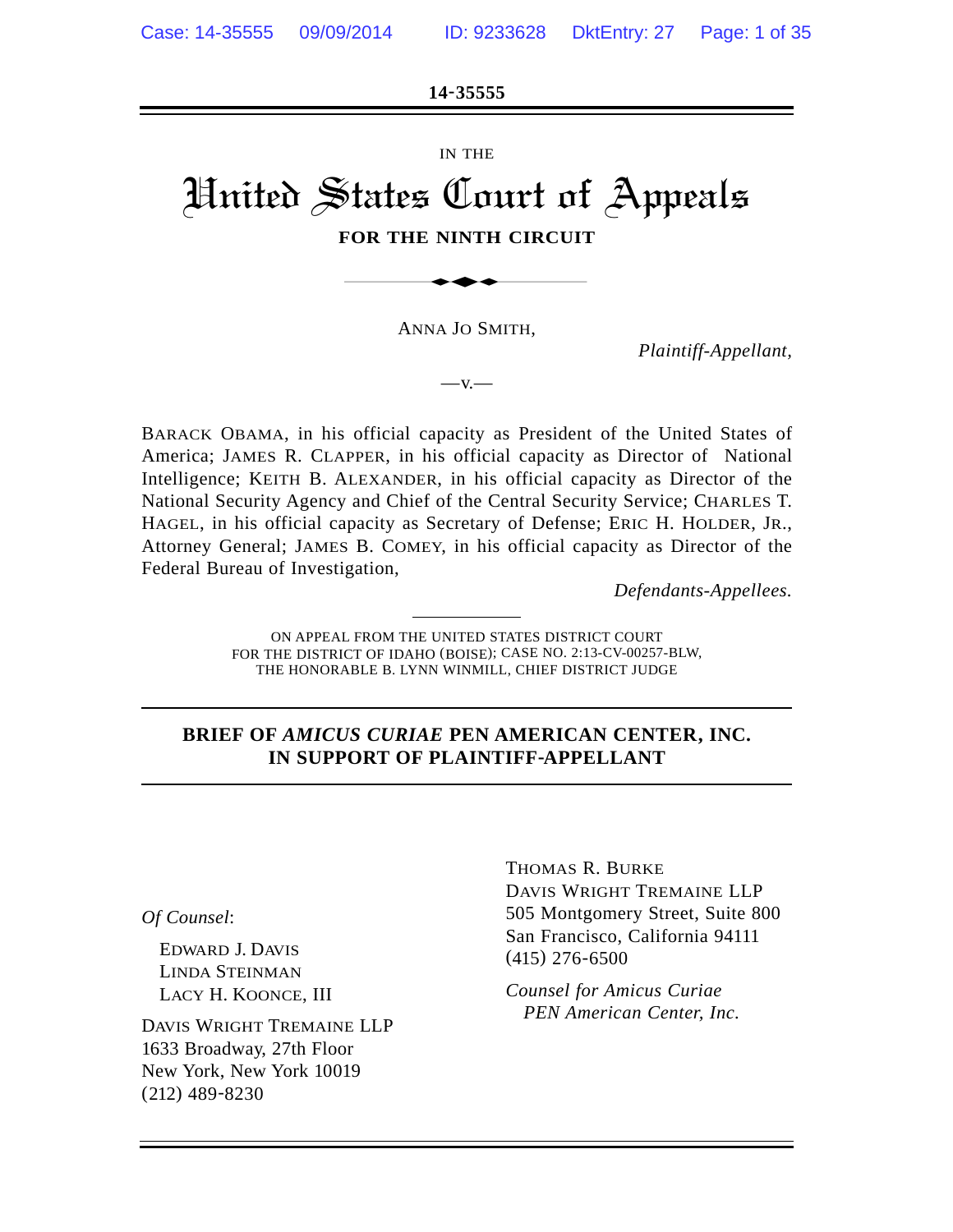# **TABLE OF CONTENTS**

## **Page**

| $\mathbf{I}$ . | THE PEN DECLARATION ON DIGITAL FREEDOM3                                                     |    |                                                  |  |  |
|----------------|---------------------------------------------------------------------------------------------|----|--------------------------------------------------|--|--|
| Π.             | THE IMPACT OF MASS GOVERNMENT SURVEILLANCE<br>ON THE CRITICAL ZONE OF PRIVACY WRITERS NEED5 |    |                                                  |  |  |
|                | A.                                                                                          |    |                                                  |  |  |
|                | <b>B.</b>                                                                                   |    |                                                  |  |  |
|                |                                                                                             | 1. | Government Surveillance as a Curb on Creative    |  |  |
|                |                                                                                             | 2. | The High Sensitivity of Telephone Metadata16     |  |  |
|                |                                                                                             | 3. | The Impact on Writers: The PEN Writers Survey 23 |  |  |
| Ш.             |                                                                                             |    |                                                  |  |  |
|                |                                                                                             |    | .27                                              |  |  |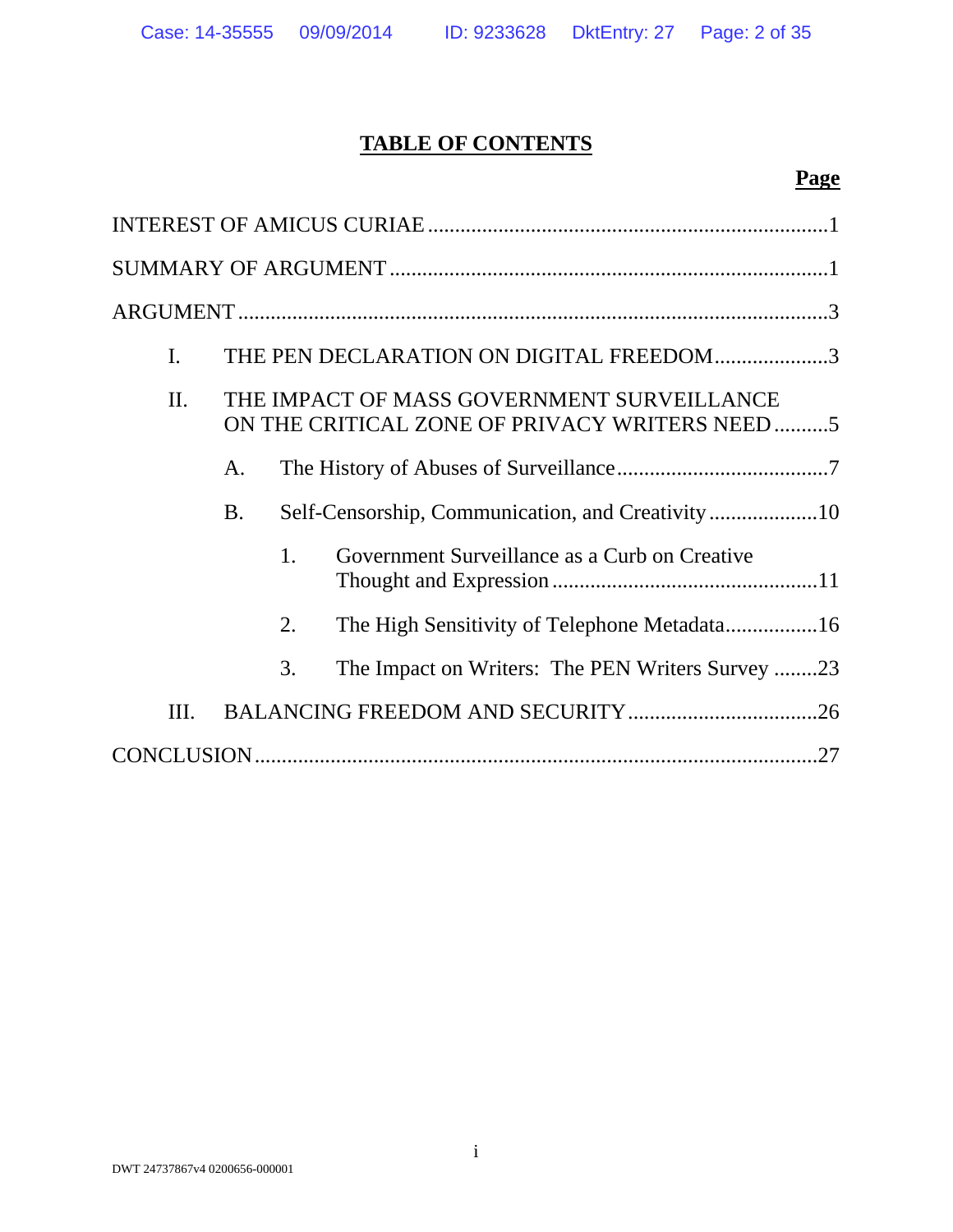Case: 14-35555 09/09/2014 ID: 9233628 DktEntry: 27 Page: 3 of 35

# **TABLE OF AUTHORITIES**

# **Page(s)**

## **Cases**

| Clapper v. Amnesty Int'l,                                                                   |
|---------------------------------------------------------------------------------------------|
| Klayman v. Obama,                                                                           |
| Olmstead v. United States,                                                                  |
| Riley v. California,                                                                        |
| Smith v. Maryland,                                                                          |
| Smith v. Obama,<br>No. 2:13-cv-257-BLW, 2014 WL 2506421 (D. Idaho June 3, 2014) 18, 21      |
| United States v. Jones,                                                                     |
| United States v. Maynard,<br>615 F.3d 544 (D.C. Cir. 2010), aff'd sub nom. United States v. |
| United States v. U.S. Dist. Ct. (Keith),                                                    |
| <b>Statutes</b>                                                                             |
|                                                                                             |
| <b>Other Authorities</b>                                                                    |
|                                                                                             |
| PEN, Two Views on How Surveillance Harms Writers (Sept. 3, 2013)7                           |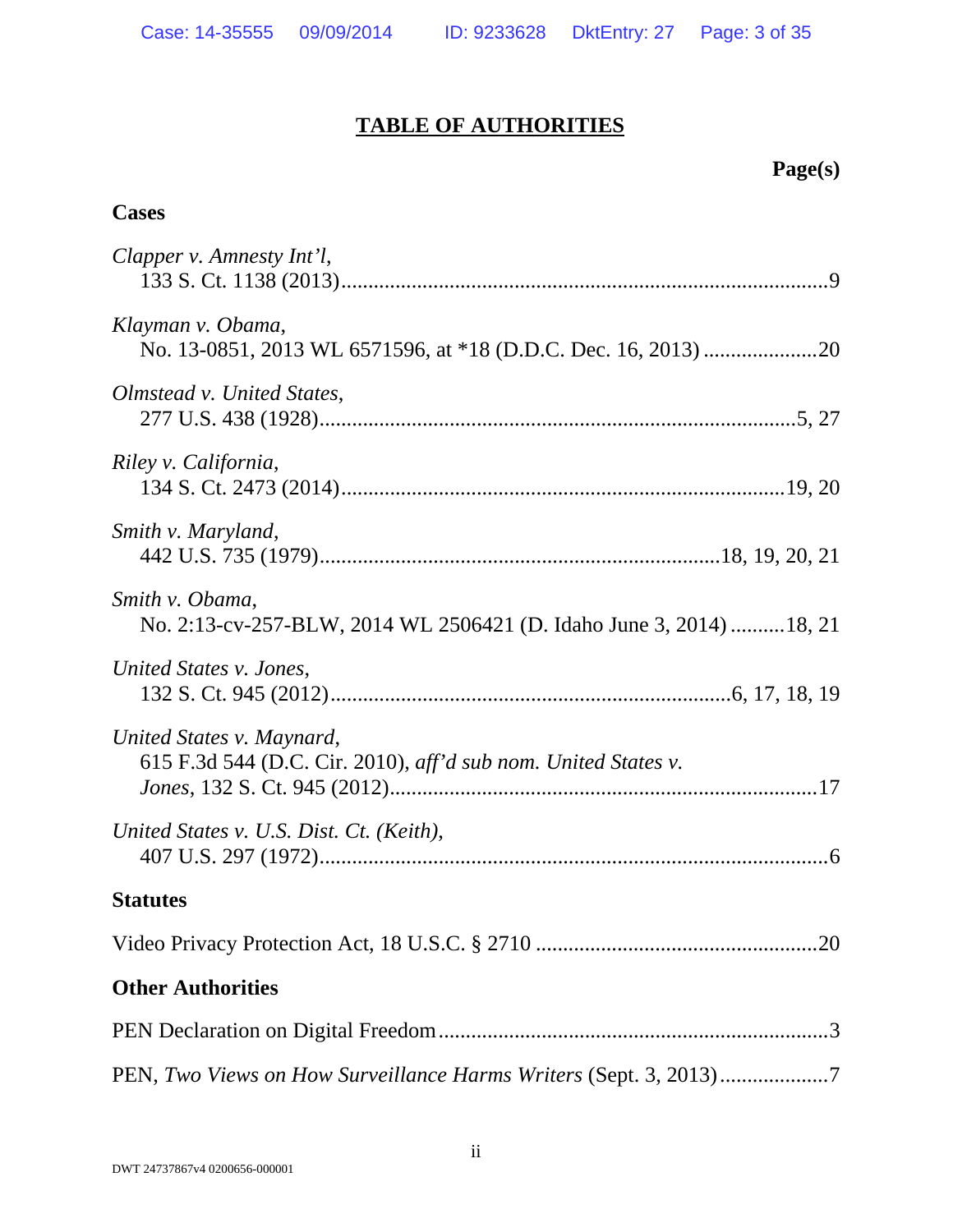| PEN American Center, Chilling Effects: NSA Surveillance Drives U.S.                                                             |  |
|---------------------------------------------------------------------------------------------------------------------------------|--|
| PEN American Center, The Impact of US Government Surveillance on<br>Writers: Findings From a Survey of PEN Membership (Oct. 31, |  |
| American Library Association, State Privacy Laws Regarding Library<br>Records, http://www.ala.org/advocacy/                     |  |
| James Bamford, The Shadow Factory: The NSA from 9/11 to the                                                                     |  |
| Jeremy Bentham, The Panopticon Writings (Miran Bozovic, ed.,                                                                    |  |
| Julie E. Cohen, <i>Examined Lives: Informational Privacy and the</i>                                                            |  |
| Noam Cohen, Surveillance Leaves Writers Wary, New York Times                                                                    |  |
|                                                                                                                                 |  |
|                                                                                                                                 |  |
|                                                                                                                                 |  |
| Jane Mayer, What's The Matter With Metadata?, New Yorker (June                                                                  |  |
|                                                                                                                                 |  |
|                                                                                                                                 |  |
| Presidential Review Group on Intelligence and Communications<br>Technologies, Liberty and Security in a Changing World, 116-17  |  |
| Letter from Gary Pruitt to Attorney General Eric Holder (May 13,                                                                |  |
|                                                                                                                                 |  |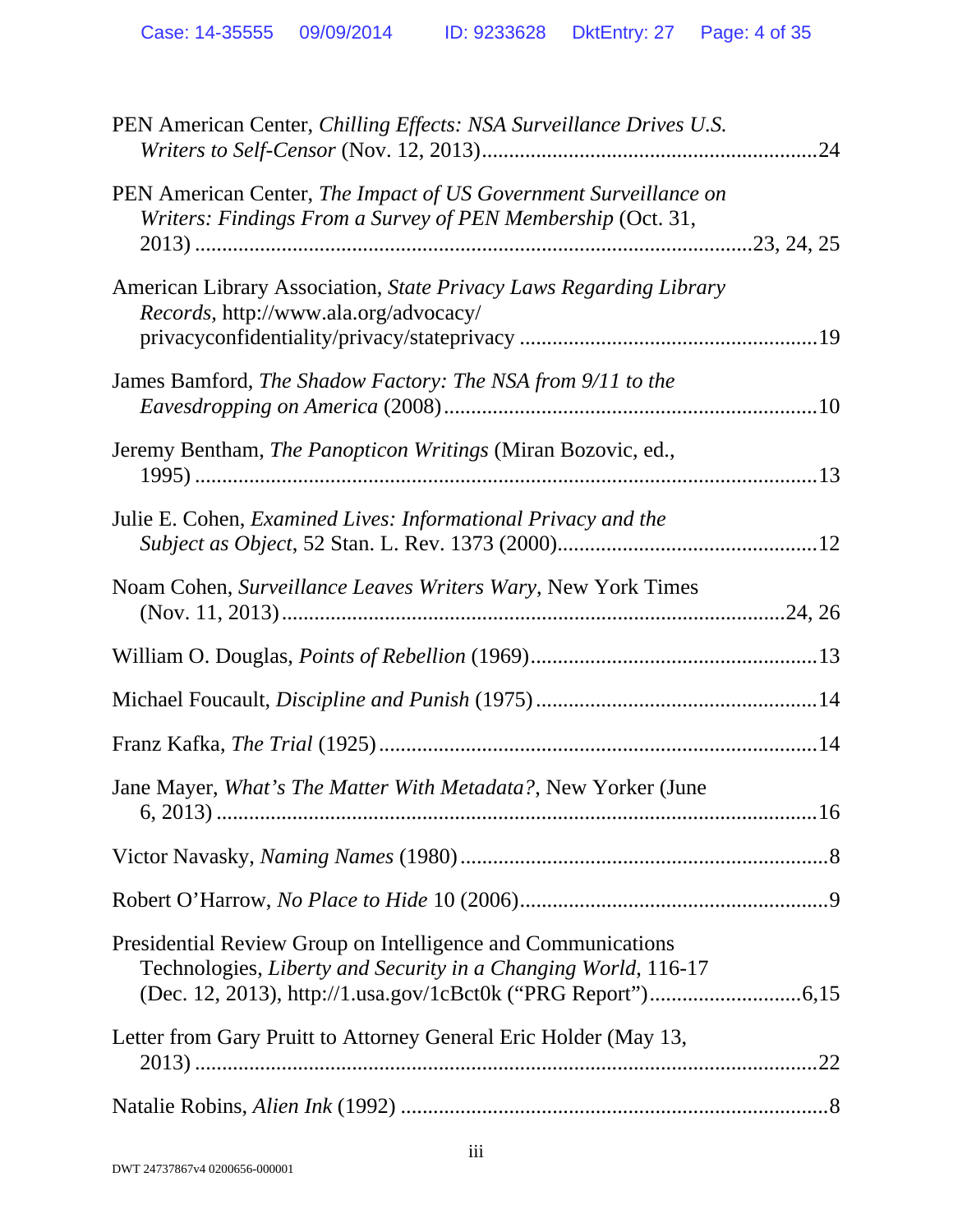| Alan Rusbridger, <i>The Snowden Leaks and the Public</i> , New York                                                        |     |
|----------------------------------------------------------------------------------------------------------------------------|-----|
| Julian Sanchez, On Fiction and Surveillance (May 14, 2012),<br>http://www.pen.org/nonfiction/julian-sanchez-fiction-and-   |     |
| David K. Shipler, The Rights of the People: How Our Search for                                                             |     |
| Larry Siems, A Blacklisted Screenwriter on American Surveillance                                                           |     |
|                                                                                                                            |     |
| Daniel J. Solove, <i>Five Myths About Privacy</i> , Washington Post (June                                                  |     |
| Melvin I. Urofsky and Philip E. Urofsky eds., Selections from the                                                          | .26 |
| U.S. Senate Select Committee to Study Governmental Operations<br>with Respect to Intelligence Activities and the Rights of |     |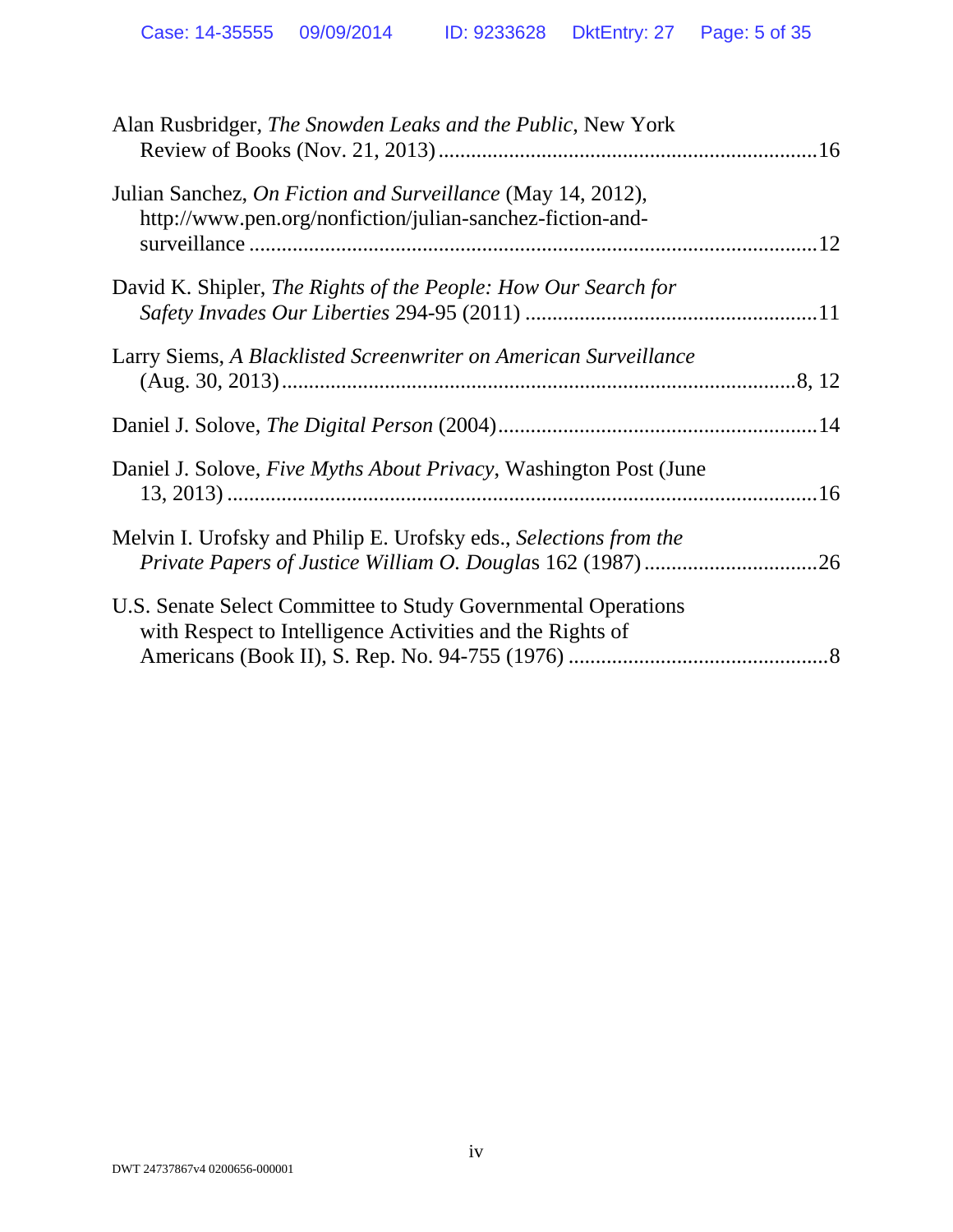#### **INTEREST OF AMICUS CURIAE**

PEN American Center, Inc. is a non-profit association of writers that includes poets, playwrights, essayists, novelists, editors, screenwriters, journalists, literary agents, and translators ("PEN"). PEN has approximately 3,700 members and is affiliated with PEN International, the global writers' organization with 144 centers in more than 100 countries in Europe, Asia, Africa, Australia, and the Americas. PEN International was founded in 1921, in the aftermath of the first World War, by leading European and American writers who believed that the international exchange of ideas was the only way to prevent disastrous conflicts born of isolation and extreme nationalism. Today, PEN works along with the other chapters of PEN International to advance literature and protect the freedom of the written word wherever it is imperiled. It advocates for writers all over the world. The interest of PEN in this case is in protecting the freedoms of writers in the United States under the First and Fourth amendments.<sup>1</sup>

#### **SUMMARY OF ARGUMENT**

The aim of this *amicus* brief is to highlight the profound effect on writers of the comprehensive nationwide collection of telephone call records by the National Security Agency ("NSA"). The government's collection of data on every phone

<sup>&</sup>lt;sup>1</sup> All parties to this appeal consent to the filing of this *amicus* brief. This brief was authored entirely by counsel for *amicus curiae* PEN. No counsel for any party authored the brief in any part, nor did any party (or any person other than PEN and its counsel) contribute money to fund its preparation or submission.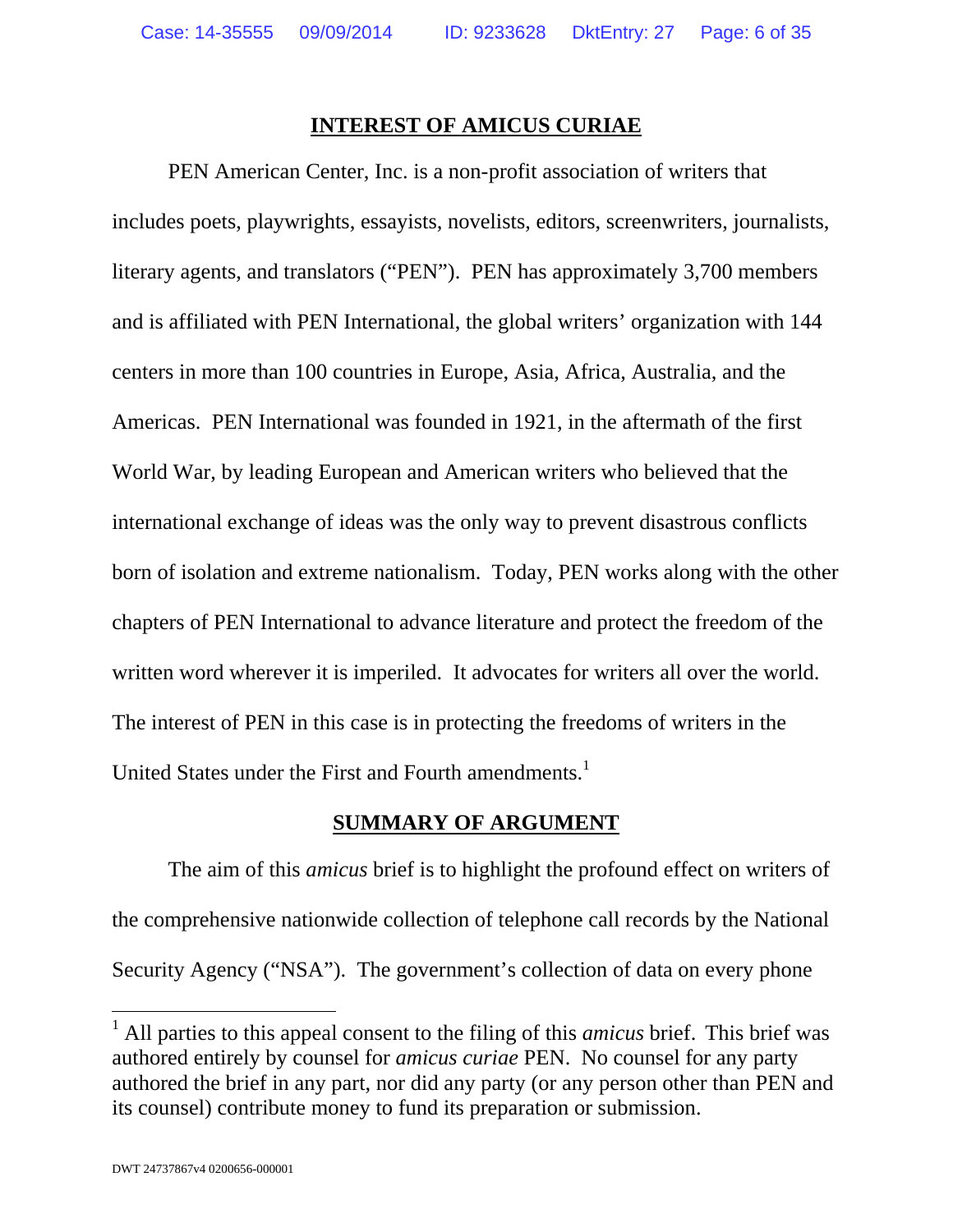call made or received in the United States intrudes upon a personal zone of privacy that the Fourth Amendment protects and that is also essential to the freedom of expression and association. The District Court felt compelled to base its decision on a line of Fourth Amendment authority that dramatically undervalues individuals' expectations of privacy and does not take into account at all the impact that the mass collection of such detailed, highly personal information can also have – and does have – on freedom of expression.

A recent survey of writers commissioned by PEN confirms that the impact of this intrusion is far from hypothetical: writers have changed their behavior because they know the government is recording information about all their calls. Writers are curtailing communication with sources and colleagues; they are avoiding writing about certain topics; and they are not pursuing research they otherwise would.

Over the last century, American writers have been the targets of government surveillance and even persecution, often in the name of national security. Abuses have occurred not only during the McCarthy era and J. Edgar Hoover's reign at the FBI, but in every administration through the present day. That history deepens the apprehensions of writers at the NSA's mass recording of telephone metadata.

The expectation of privacy that permits the free flow of ideas is essential to democracy, and that expectation is eroded by the government's collection of

2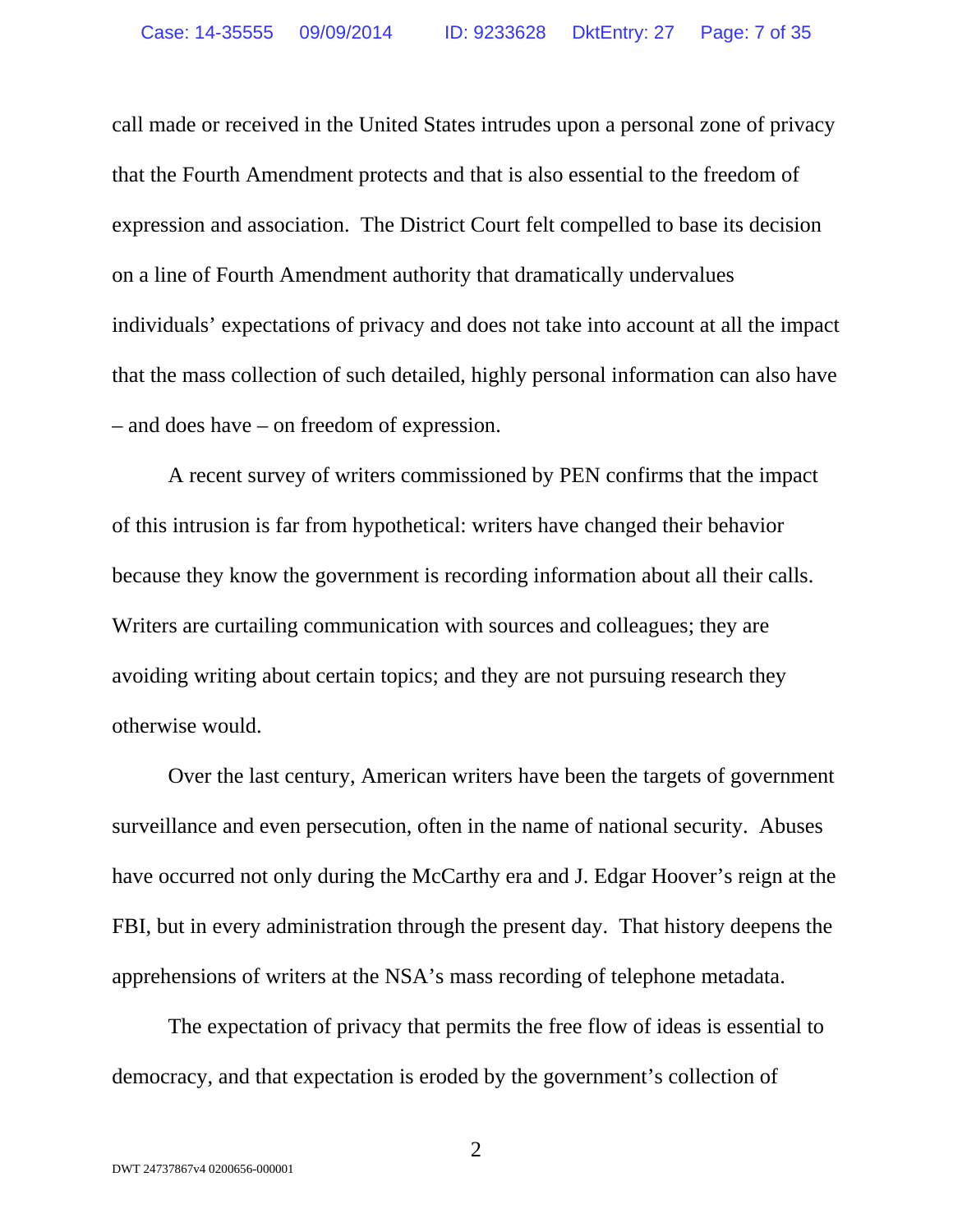records of all our communications. As writers have warned for generations, and PEN's survey confirms, people who are aware that every move they make is being recorded by a government bureaucracy – even an ostensibly benign one – inevitably censor themselves. PEN is profoundly concerned that, because of the NSA's metadata collection, our private communications will become less frank, our associations will become more limited, the scope of thought will shrink, and our democracy will be debased.

#### **ARGUMENT**

## **I. THE PEN DECLARATION ON DIGITAL FREEDOM**

Since its founding, PEN has campaigned against government intrusions and the inhibiting effects they can have upon free expression. The dramatic expansion of government surveillance in the digital age has acutely raised PEN's concerns. In September 2012, the PEN Assembly of Delegates, representing 20,000 writers, adopted the PEN Declaration on Digital Freedom (the "PEN Declaration"). $2$ Government surveillance is the focus of one of the four cardinal principles in the PEN Declaration:

> All persons have the right to be free from government surveillance of digital media.

<sup>2</sup> *Available at* http://www.pen-international.org/pen-declaration-on-digitalfreedom/declaration-on-digital-freedom-english/*.*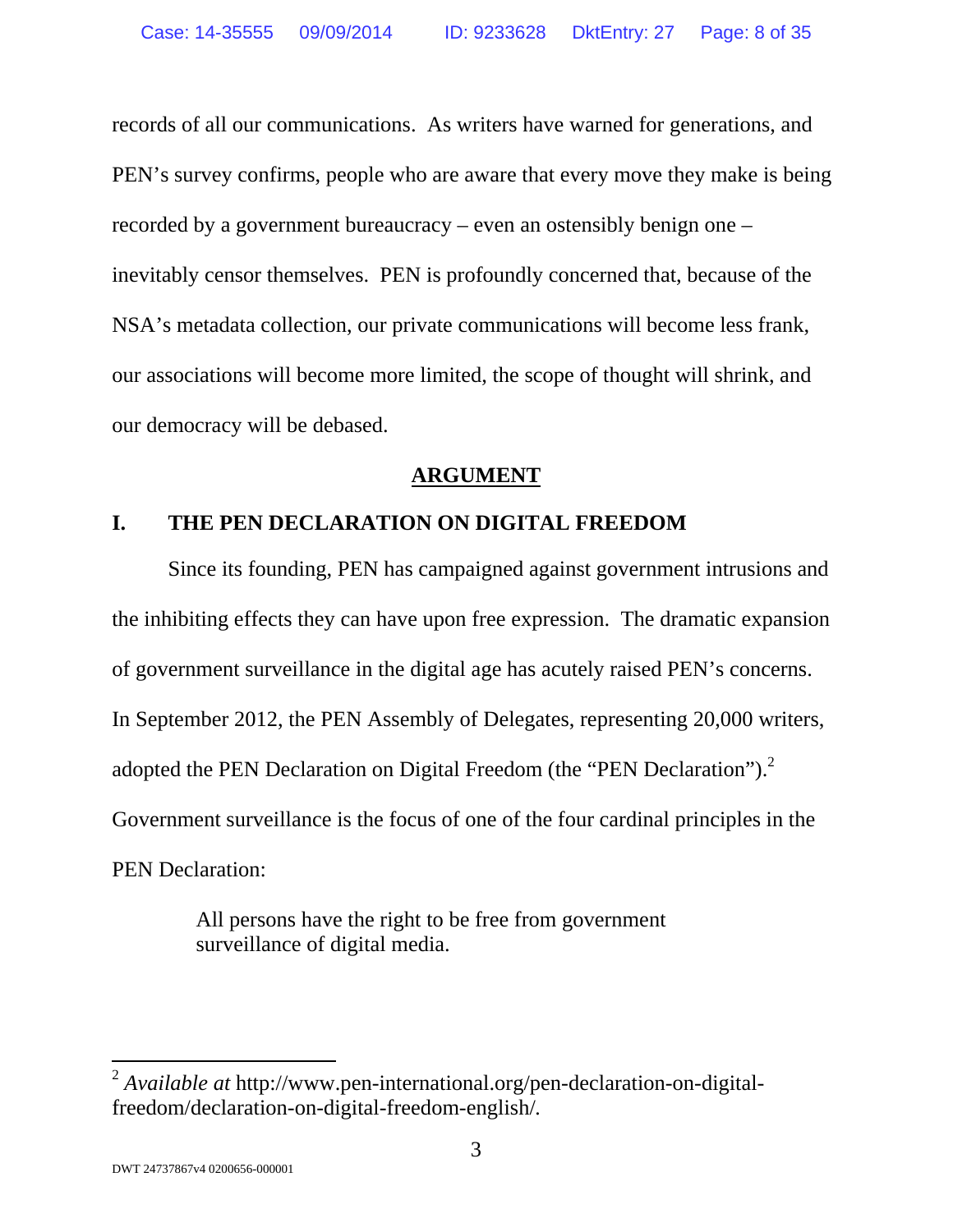The PEN Declaration explains why freedom from government surveillance

of our electronic communications is crucial:

a. Surveillance, whether or not known by the specific intended target, chills speech by establishing the potential for persecution and the fear of reprisals. When known, surveillance fosters a climate of self-censorship that further harms free expression.

The Declaration then sets out the implications of this principle for governments

around the world:

b. As a general rule, governments should not seek to access digital communications between or among private individuals, nor should they monitor individual use of digital media, track the movements of individuals through digital media, alter the expression of individuals, or generally surveil individuals.

c. When governments do conduct surveillance – in exceptional circumstances and in connection with legitimate law enforcement or national security investigations – any surveillance of individuals and monitoring of communications via digital media must meet international due process laws and standards that apply to lawful searches, such as obtaining a warrant by a court order.

d. Full freedom of expression entails a right to privacy; all existing international laws and standards of privacy apply to digital media, and new laws and standards and protections may be required.

e. Government gathering and retention of data and other information generated by digital media, including data mining, should meet international laws and standards of privacy, such as requirements that the data retention be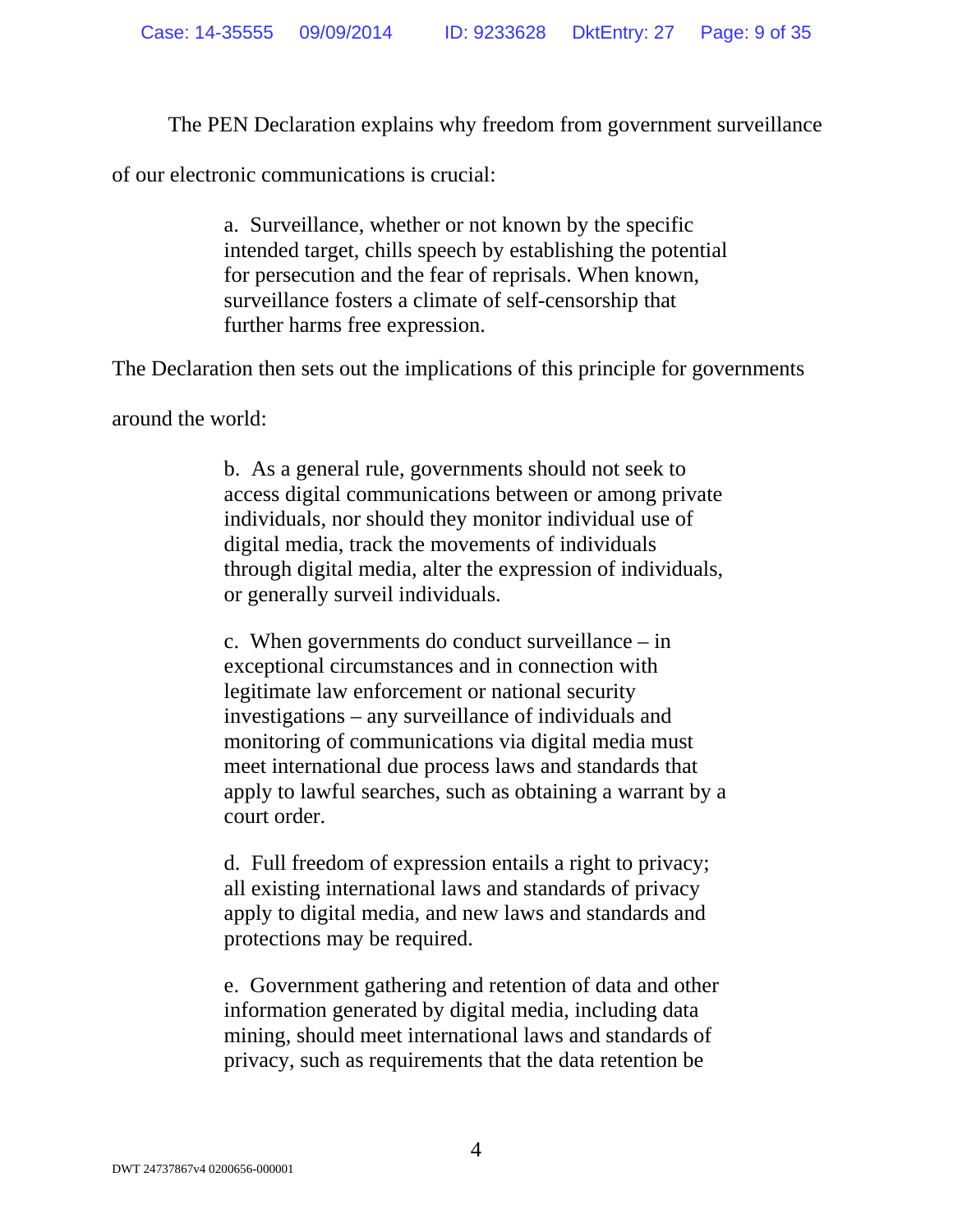time-limited, proportionate, and provide effective notice to persons affected.

PEN Declaration ¶ 3.

#### **II. THE IMPACT OF MASS GOVERNMENT SURVEILLANCE ON THE CRITICAL ZONE OF PRIVACY WRITERS NEED**

To make original contributions to public discourse, writers must be confident that they are protected by a zone of privacy. The Constitution protects that zone of privacy. As the Foreign Intelligence Surveillance Court ("FISC") that issued the Order permitting the data collection at issue in this case (the "Order") has explained, "[a] person's 'papers' are among the four items that are specifically listed in the Fourth Amendment as subject to protection against unreasonable search and seizure. Whether they are transmitted by letter, telephone or email, a person's private communications are akin to personal papers." *See* Memorandum Opinion of the United States Foreign Intelligence Surveillance Court at 16 n.14 (Oct. 3, 2011) ("FISC Opinion"), at  $74-75$ <sup>3</sup>. The freedom to communicate with whomever one chooses, away from the prying eyes of the state, is an essential condition for creativity and critical writing, and especially for dissent.

Our Fourth Amendment rights to freedom from intrusion are bound closely to our rights under the First Amendment to freedom of association and freedom of expression. *See, e.g.*, *Olmstead v. United States*, 277 U.S. 438, 478 (1928)

<sup>3</sup> *Available at* http://www.scribd.com/doc/162016974/fisa-court-opinion-withexemptions/.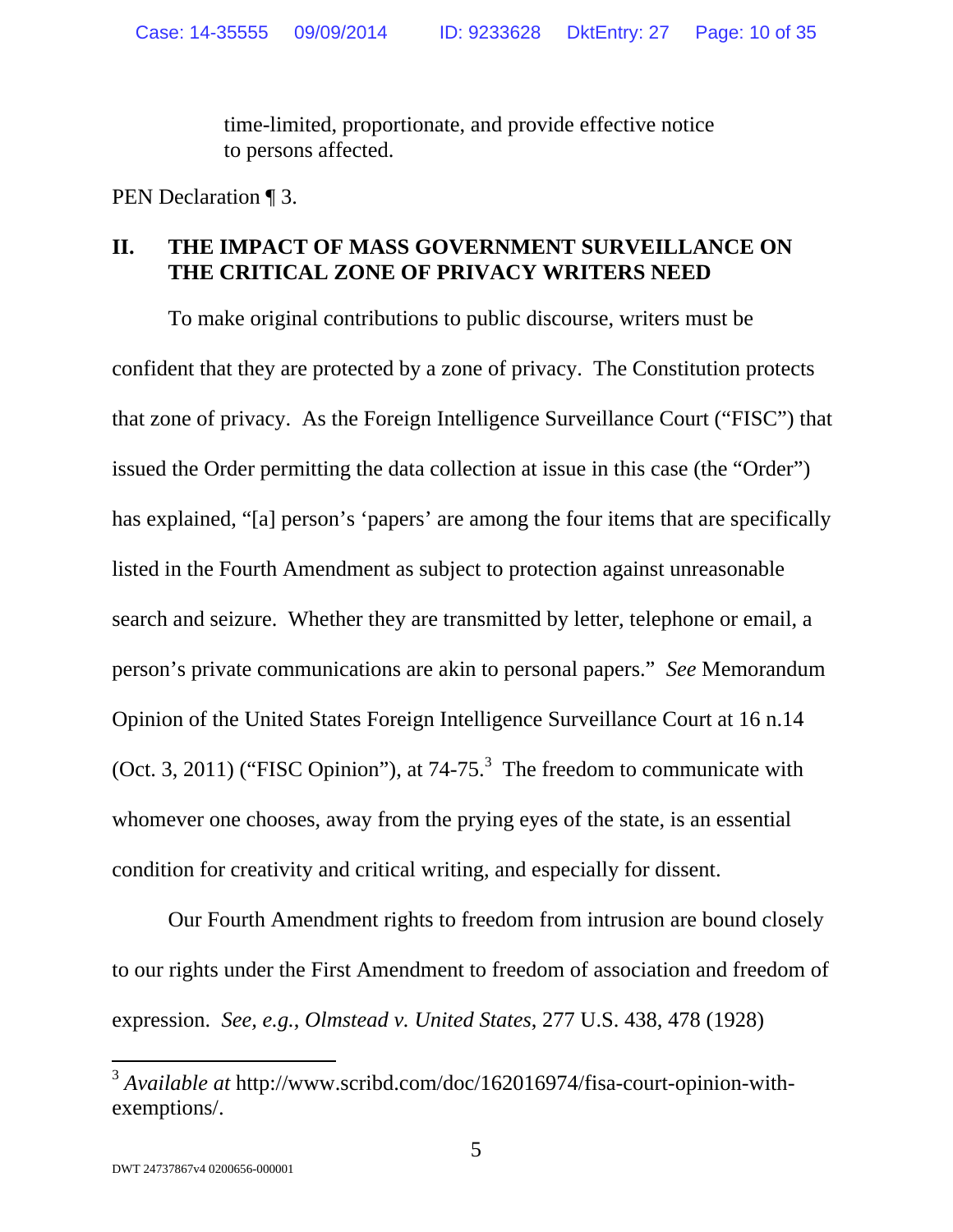(Brandeis, J., dissenting) ("The makers of our Constitution . . . sought to protect Americans in their beliefs, their thoughts, their emotions and their sensations. They conferred, as against the government, the right to be let alone-the most comprehensive of rights and the right most valued by civilized men."); *United States v. U.S. Dist. Ct. (Keith),* 407 U.S. 297, 314 (1972) ("The price of lawful public dissent must not be a dread of subjection to an unchecked surveillance power."). Justice Sotomayor recently echoed this concern: "Awareness that the Government may be watching chills associational and expressive freedoms." *United States v. Jones*, 132 S. Ct. 945, 956 (2012) (concurrence).

The Presidential Review Group on Intelligence and Communications Technologies ("PRG") appointed by President Obama reached the same conclusion after carefully studying the data collection program at issue here: "Knowing that the government has ready access to one's phone call records can seriously chill 'associational and expressive freedoms.'" Presidential Review Group on Intelligence and Communications Technologies, *Liberty and Security in a Changing World*, 116-17 (Dec. 12, 2013), http://1.usa.gov/1cBct0k ("PRG Report") (quoting *Jones*, 132 S. Ct. at 956 (Sotomayor, J., dissenting)).

Philosopher Kwame Anthony Appiah, a former president of PEN, has elucidated some of the dangers that surveillance threatens for writers and society:

> Great moral advances begin often as radical ideas, ideas that would lead those who have them to be subjected to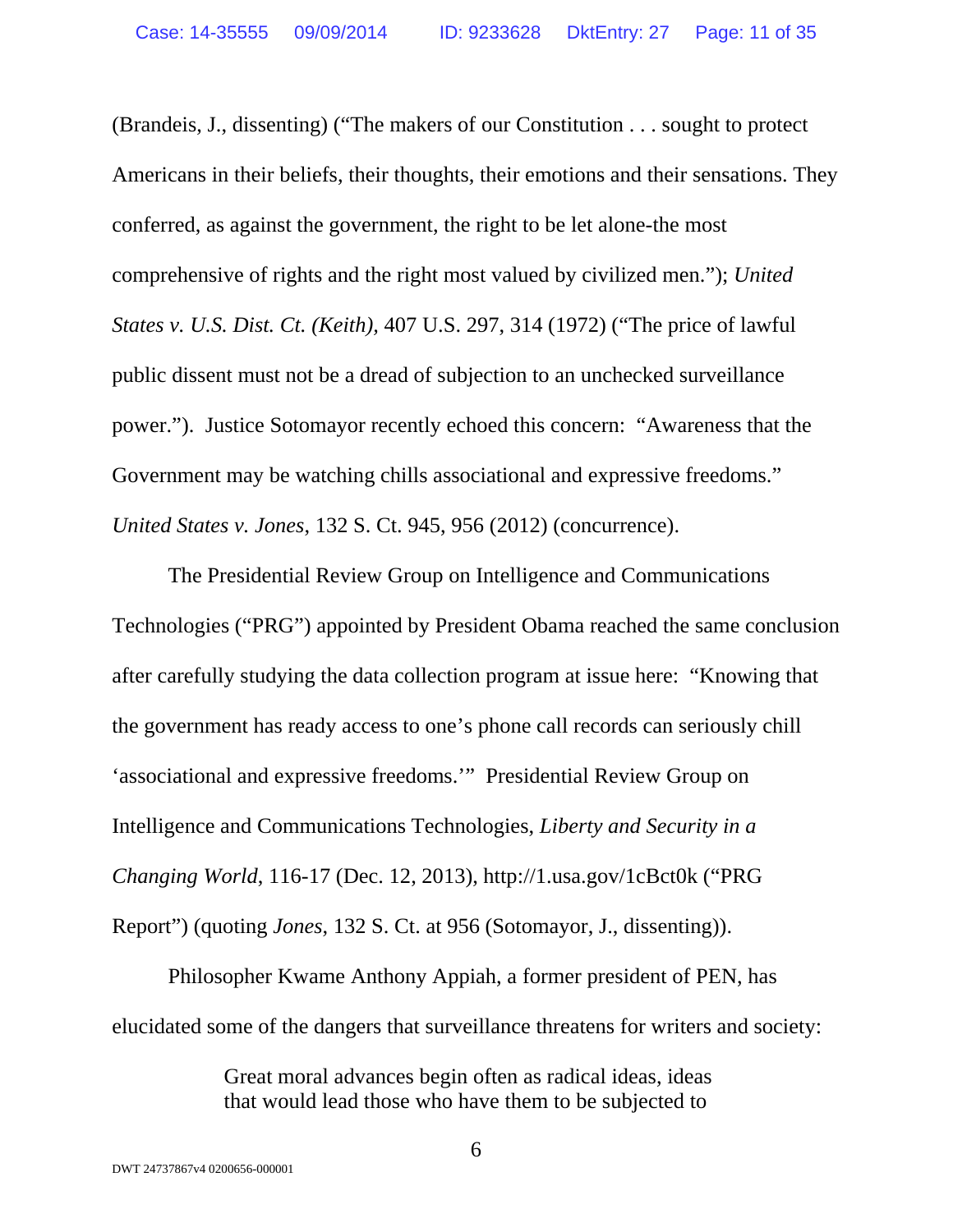obloquy or even to violence. Serious thinking is done by writing and by exchanges of ideas with others. In a society that lived through the abuses of state power against Dr. Martin Luther King Jr. we cannot think that we will only be endangered if we are in the wrong. I have sometimes thought, myself, as I reflected on issues about the morality of terrorism and our responses to it, that I must censor myself in my most private writings because I cannot be sure that my writings will not be spied upon, misconstrued, used against me.

PEN, *Two Views on How Surveillance Harms Writers* (Sept. 3, 2013).<sup>4</sup>

Though it is often difficult to discern and quantify, the harm of self-censorship is real. Writers have experienced it before (*see* Section II.A., below). Writers also have used the tools of their trade to illustrate how surveillance inhibits their thought and freedom and, more broadly, how such monitoring affects all citizens (*see* Section II.B.1., below). And writers have now confirmed through PEN's survey that the NSA's mass data collection is already having a concrete impact on them and their work (*see* Section II.B.3., below).

#### **A. The History of Abuses of Surveillance**

Throughout history, writers, artists, and public intellectuals have been particularly susceptible to intrusive surveillance and scrutiny by the government. During the twentieth century, the FBI maintained active surveillance and investigation files on more than 150 writers, including James Baldwin, Truman Capote, Willa Cather, T.S. Eliot, William Faulkner, F. Scott Fitzgerald, Lillian

<sup>4</sup> *Available at* http://www.pen.org/blog/two-views-how-surveillance-harms-writers.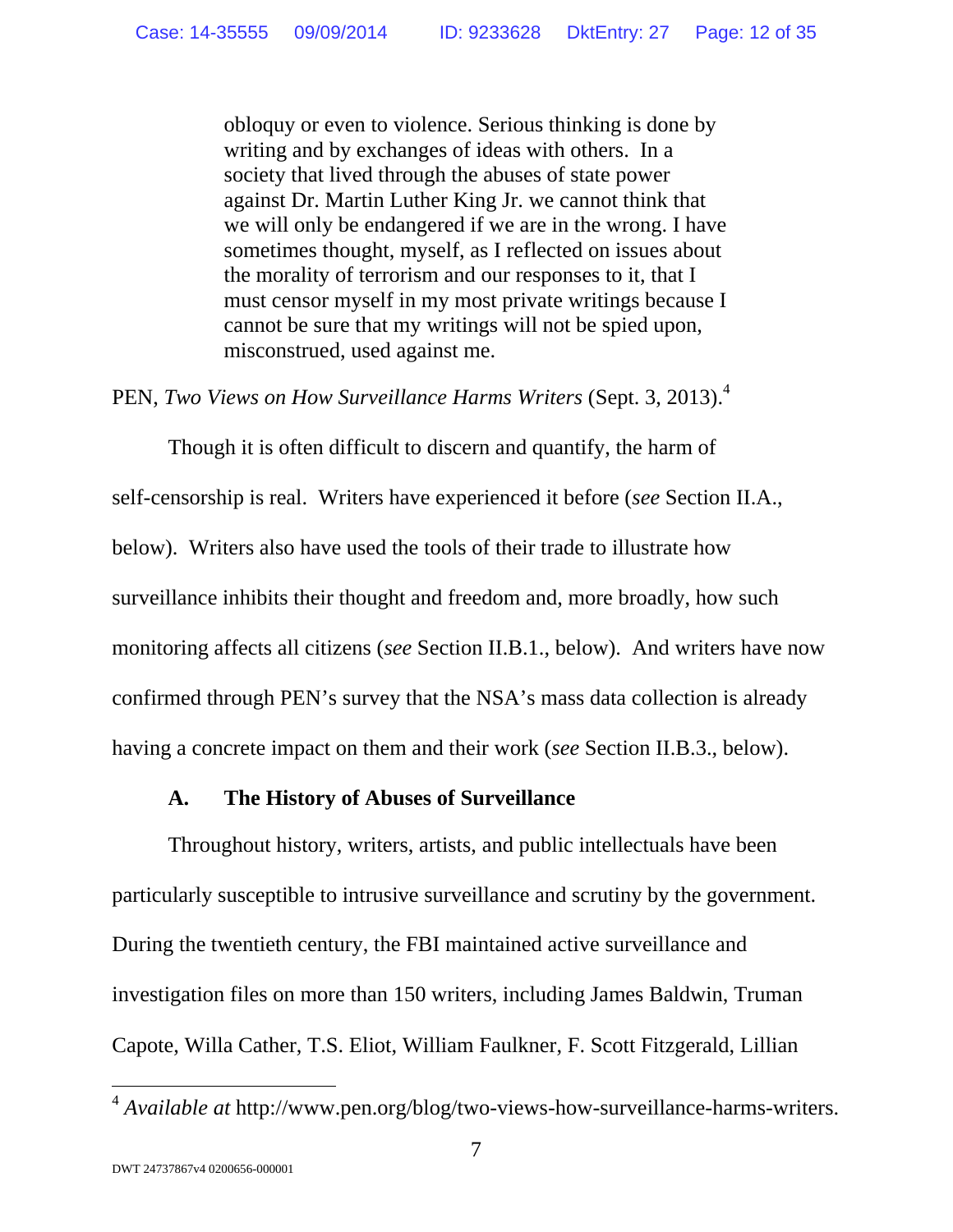Hellman, Ernest Hemingway, Sinclair Lewis, Henry Miller, Dorothy Parker, Gertrude Stein, John Steinbeck, Tennessee Williams, and Richard Wright. *See* Natalie Robins, *Alien Ink* (1992). As PEN member Natalie Robins concluded, although this practice was often the result of a combination of "paranoia," "conspiracy," "monumental bureaucratic overkill," and agents "simply doing their job," "one thing is certain: most of the writers were watched because of what they thought." *Id.* at 17.

Such abuses have been especially frequent during times of heightened national security concerns. During the McCarthy era, for example, writers and artists suspected of having Communist leanings were interrogated by Congress and the FBI and blacklisted if they did not inform on their colleagues. Writers were visited frequently by the FBI. Their neighbors were interviewed and their garbage was examined. They masked their identities to find work. *See* Larry Siems, *A Blacklisted Screenwriter on American Surveillance* (Aug. 30, 2013);<sup>5</sup> *see also* Victor Navasky, *Naming Names* (1980).

The FISC itself was established in response to the repeated abuse by law enforcement and intelligence agencies of their surveillance powers and the misuse of information obtained for otherwise lawful purposes. Reports of the U.S. Senate Select Committee to Study Governmental Operations with Respect to Intelligence

<sup>&</sup>lt;sup>5</sup> *Available at* http://www.pen.org/blacklisted-screenwriter-american-surveillance.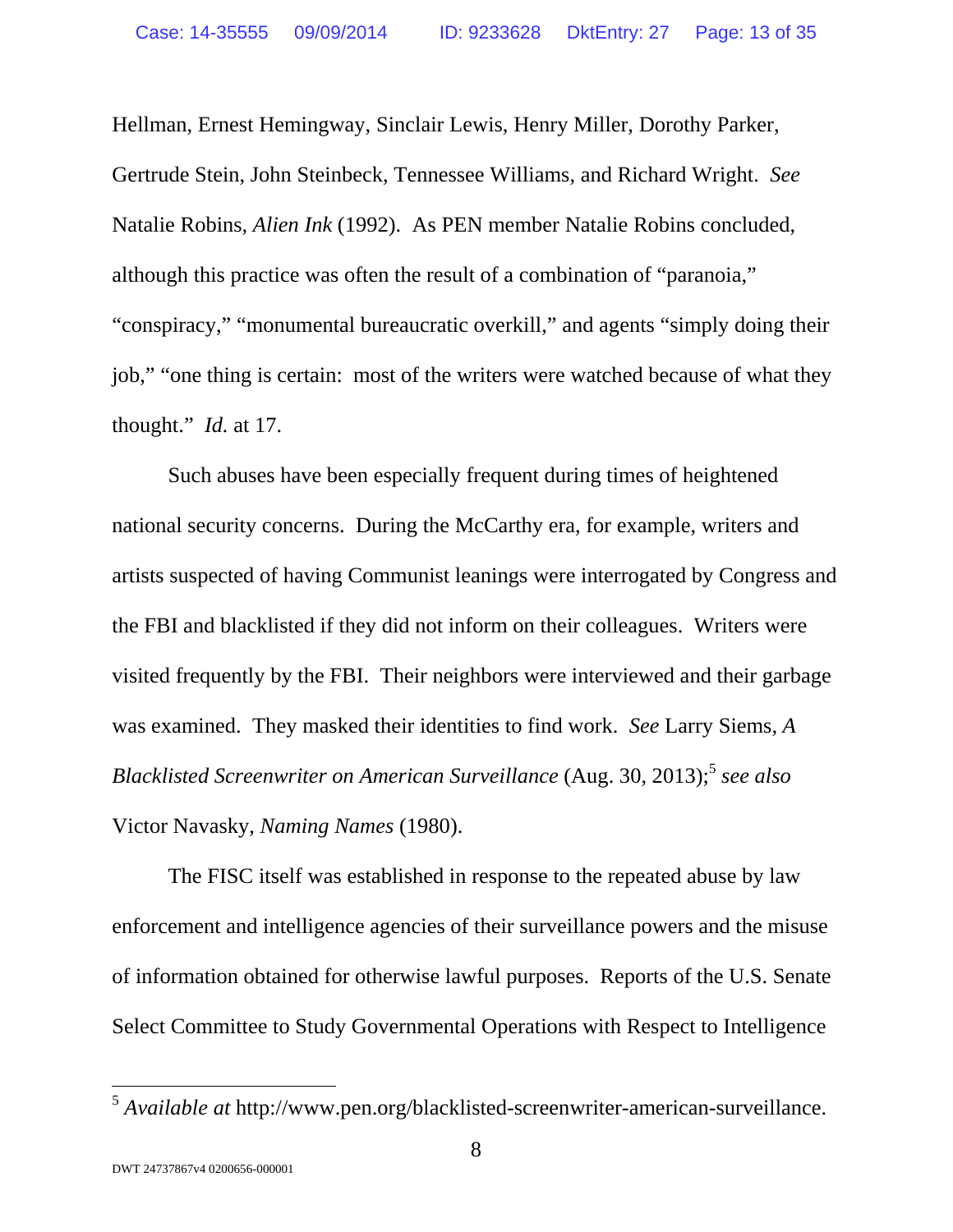Activities (the "Church Committee") detailed "intelligence excesses" in every presidential administration and described, for instance, how the FBI under J. Edgar Hoover "targeted Dr. Martin Luther King, Jr., in an effort to 'neutralize' him as a civil rights leader." *See* Brief of Former Church Committee Members and Staff as *Amici Curiae* Supporting Respondents and Affirmance at 4, 9-13, *Clapper v. Amnesty Int'l*, 133 S. Ct. 1138 (2013) (No. 11-1025).

The Church Committee specifically warned that the NSA had the "potential to violate the privacy of American citizens [that was] unmatched by any other intelligence agency." U.S. Senate Select Com. to Study Governmental Operations with Respect to Intelligence Activities and the Rights of Americans (Book II), S. Rep. No. 94-755, at  $202$  (1976).<sup>6</sup> Senator Frank Church, the chair of the Committee, observed in 1975:

> [The National Security Agency's] capability at any time could be turned around on the American people, and no American would have any privacy left, such is the capability to monitor everything: telephone conversations, telegrams, it doesn't matter. There would be no place to hide.

Robert O'Harrow, *No Place to Hide* 10 (2006). The Committee found the record of NSA so troubling that, as James Bamford recounts, its draft report rejected the "NSA's appeal to the Congress and the public that they simply trust us" because it was "totally unjustified when viewed in the light of the Agency's long record of

<sup>6</sup> *Available at* http://www.intelligence.senate.gov/pdfs94th/94755\_II.pdf.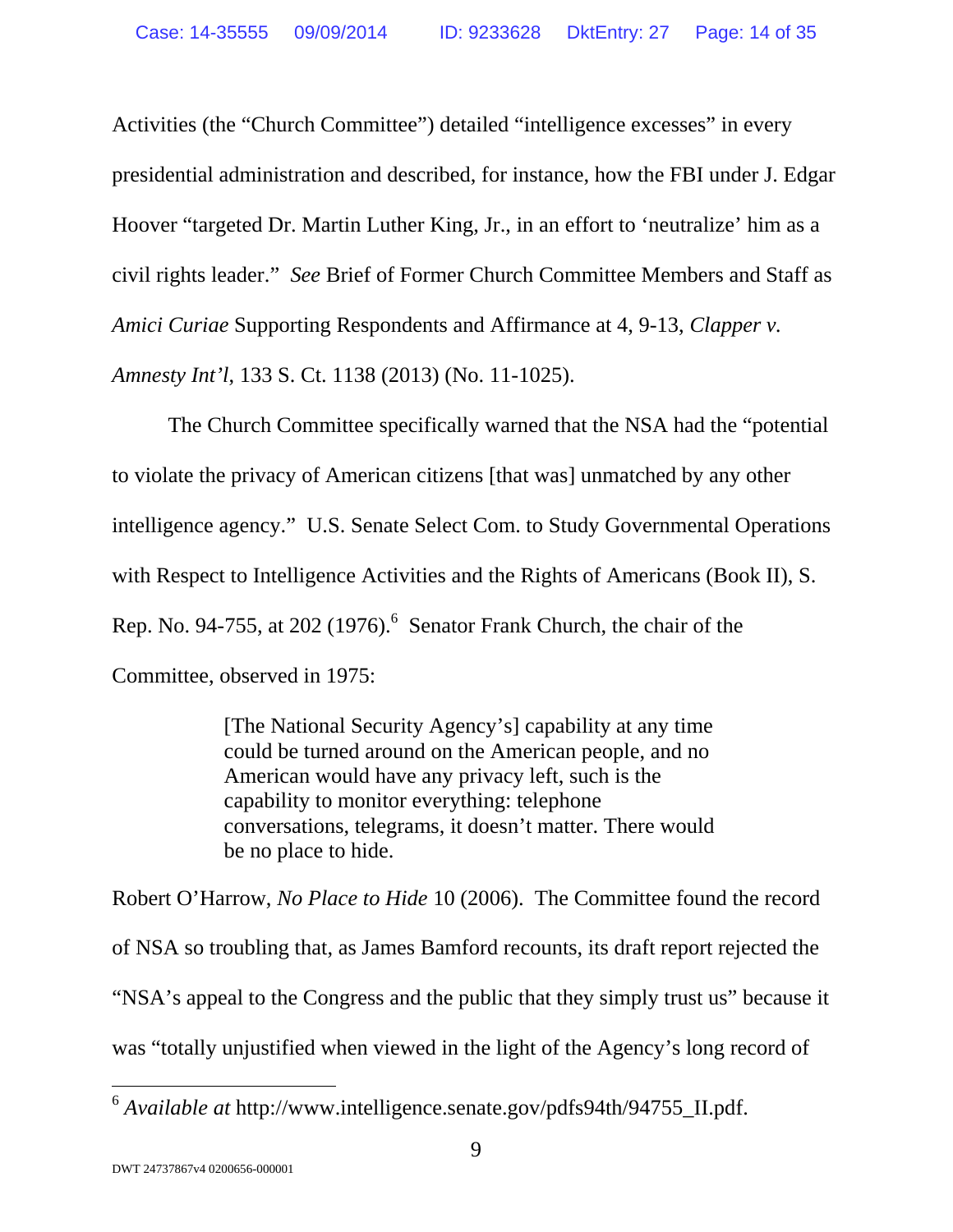privacy violations." *The Puzzle Palace: Inside the National Security Agency, America's Most Secret Intelligence Organization*, 387 (1982).

The NSA's ability – and tendency – to engage in mass warrantless surveillance of innocent Americans has only grown since then. *See* James Bamford, *The Shadow Factory: The NSA from 9/11 to the Eavesdropping on America* (2008). Today, it is engaged in surveillance on a scale and to a degree previously barely imagined, and it has deliberately evaded legal safeguards established to protect Americans' privacy. In 2011, the FISC found that the NSA had been collecting information for years knowing that its authorization for the collection was based on a false premise and upbraided the NSA because that was "the third instance in less than three years in which the government has disclosed a substantial misrepresentation regarding the scope of a major collection program." FISC Opinion at 16 n.14.

In light of this history, writers have every reason to worry about the government's voracious collection of so much sensitive information.

#### **B. Self-Censorship, Communication, and Creativity**

The very collection of telephone metadata interferes with the work of writers – whether or not they are directly intimidated, and whether or not the government ever analyzes the information it collects on any one writer. The mere knowledge that the information is being gathered and stored inhibits communications and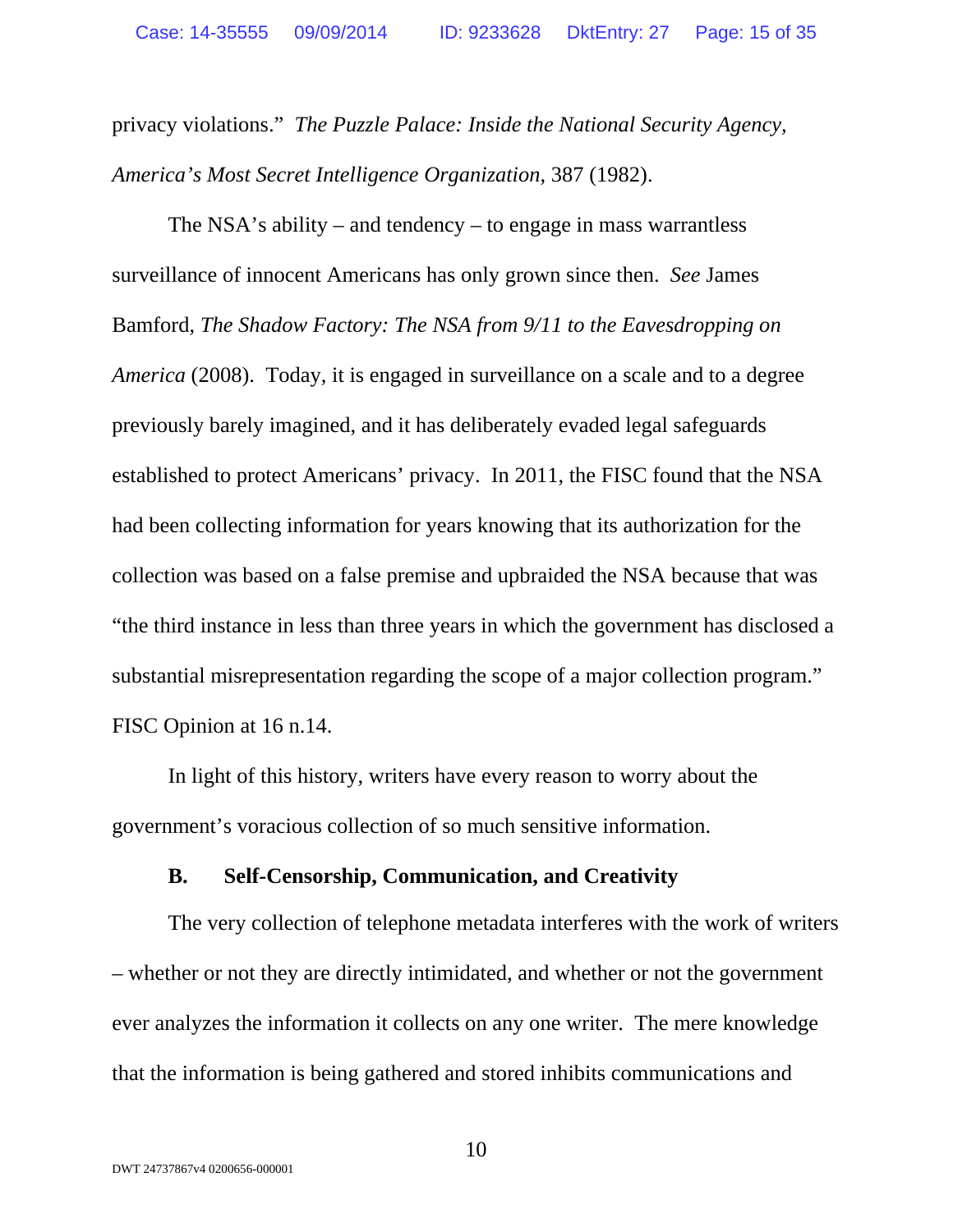suppresses expression in insidious ways that writers have richly illuminated, in

fiction and non-fiction, through the years.

# **1. Government Surveillance as a Curb on Creative Thought and Expression**

As PEN member David K. Shipler has written:

Privacy is like a poem, a painting, a piece of music. It is precious in itself. Government snooping destroys the inherent poetry of privacy, leaving in its absence the artless potential for oppression. At the least, if the collected information is merely filed away for safekeeping, a weapon is placed in the hands of the state. If it is utilized, acute consequences may damage personal lives. Even where government is benign and wellmeaning – a novelty that neither James Madison nor Tom Paine imagined – the use of everyday information about someone's past to predict his behavior can lead to obtrusive mistakes ….

*The Rights of the People: How Our Search for Safety Invades Our Liberties* 294-95

(2011).

Social scientists have confirmed that surveillance inevitably shrinks the

variety of ideas people entertain and express:

[T]he experience of being watched will constrain, ex ante, the acceptable spectrum of belief and behavior. Pervasive monitoring of every first move or false start will, at the margin, incline choices toward the bland and the mainstream. The result will be a subtle yet fundamental shift in the content of our character, a blunting and blurring of rough edges and sharp lines. But rough edges and sharp lines have intrinsic, archetypal value within our culture. Their philosophical differences aside, the coolly rational Enlightenment thinker, the unconventional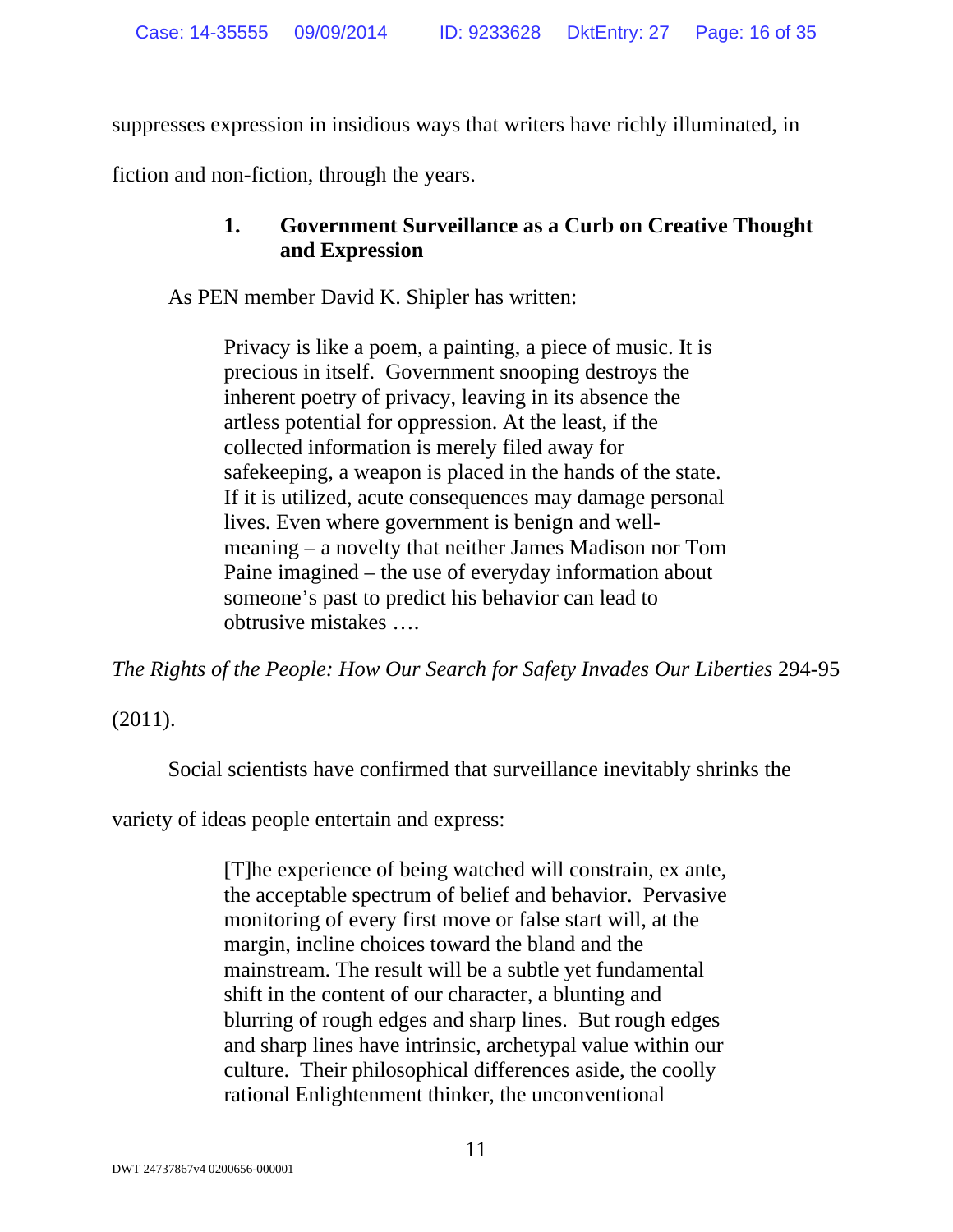Romantic dissenter, the skeptical pragmatist, and the iconoclastic postmodernist all share a deep-rooted antipathy toward unreflective conformism. The condition of no-privacy threatens not only to chill the expression of eccentric individuality, but also, gradually, to dampen the force of our aspirations to it.

Julie E. Cohen, *Examined Lives: Informational Privacy and the Subject as Object*,

52 Stan. L. Rev. 1373, 1425-26 (2000) (citing psychological studies indicating that "lack of privacy makes people less inclined to experiment and less inclined to seek help").

The screenwriter Walter Bernstein, who lived through blacklisting in the 1950s, believes the NSA's mass surveillance today has created a climate of fear that necessarily cramps thought: "It's not an atmosphere that helps create creativity or lets the mind run free. You're always in danger of self-censorship…." Siems, *A Blacklisted Screenwriter.*

Authors have also often created fictional worlds more extreme than reality to warn the public at large about the prying eyes of a powerful state and to underscore the critical importance of privacy to human creativity. As writer Julian Sanchez has observed, when we discuss surveillance and privacy, "we speak a language borrowed from fiction." *On Fiction and Surveillance* (Introduction to PEN World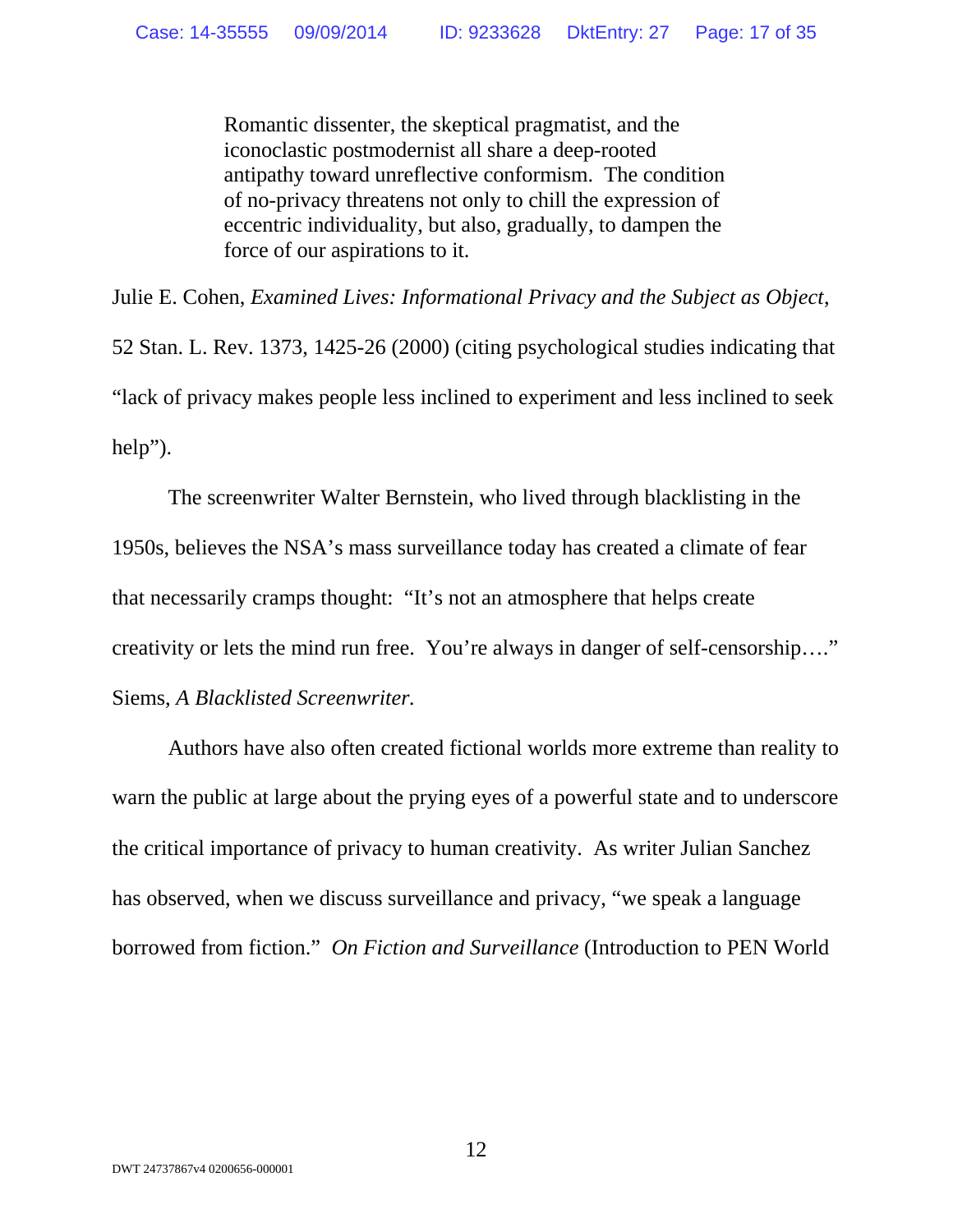Voices Festival panel: "Life in the Panopticon: Thoughts on Freedom in an Era of Pervasive Surveillance") (May 14, 2012).<sup>7</sup>

The most common literary reference point for state surveillance is, of course, George Orwell's dystopian novel, *1984* (1949). *See, e.g.*, William O. Douglas, *Points of Rebellion* 29 (1969) ("Big Brother ... will pile the records high with reasons why privacy should give way to national security, to law and order, to efficiency of operation, to scientific advancement and the like."). By depicting a totalitarian society ruled by an omniscient regime, Orwell vividly illustrated the dangers of a powerful surveillance state.

Other writers have explored the power of surveillance alone, even without Orwellian government repression. The title of the PEN World Voices Festival panel noted above refers to the "Panopticon" devised by British philosopher Jeremy Bentham – a circular prison with a central observation tower to permit guards to see inmates in their cells at all times without letting the inmates know whether they were being watched at any time. Bentham called it "a new mode of obtaining power of mind over mind, in a quantity hitherto without example." Jeremy Bentham, *The Panopticon Writings* (Miran Bozovic, ed., 1995). The Panopticon aptly illustrates how the comprehensive collection of telephone call

<sup>7</sup> *Available at* http://www.pen.org/nonfiction/julian-sanchez-fiction-andsurveillance.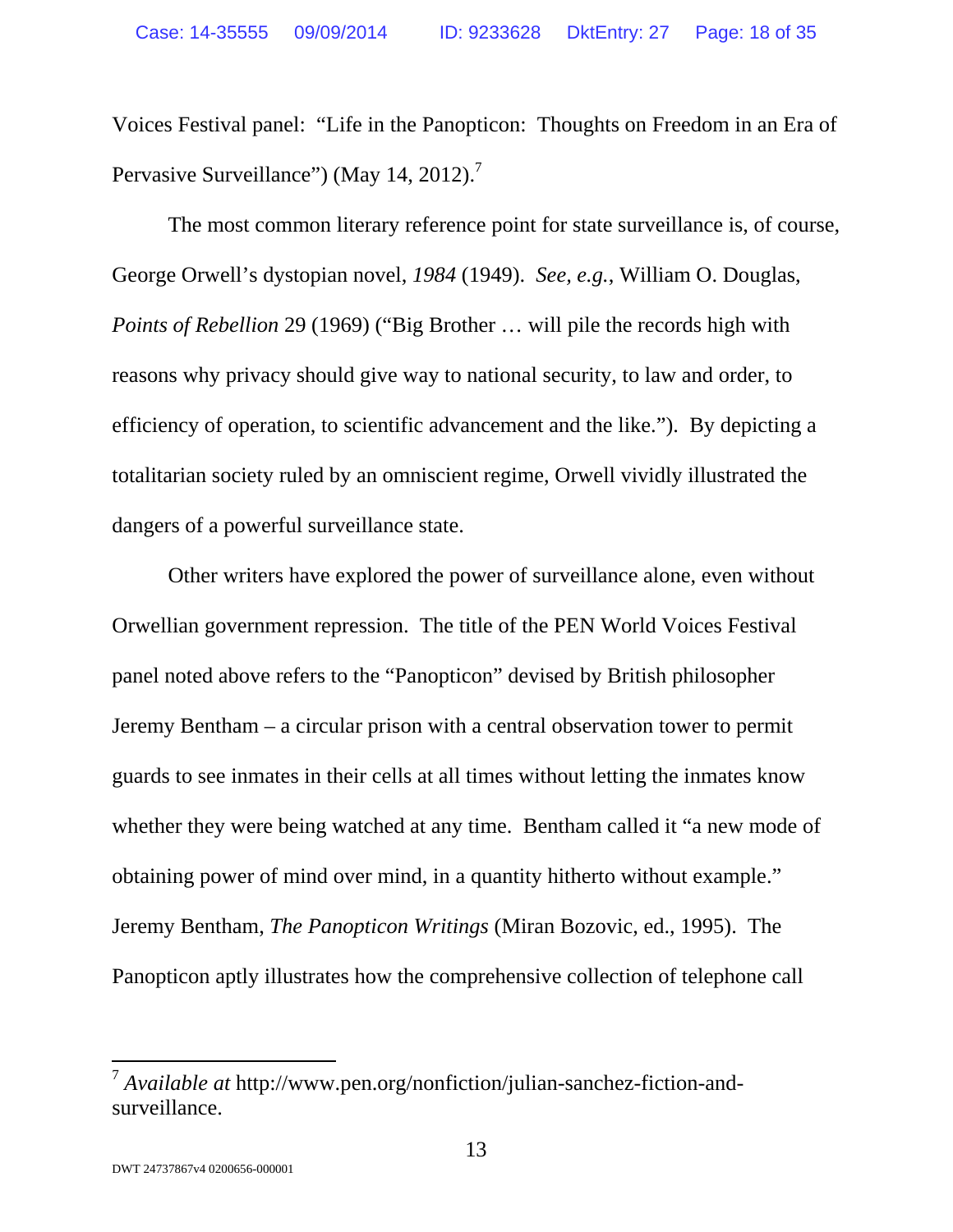data affects society, even if we never know whether any particular record is actually examined.

The philosopher Michel Foucault used the concept of the Panopticon as a metaphor to analyze modern structures of power in his work *Discipline and Punish* (1975). Like Bentham, Foucault recognized that actual surveillance is not necessary to achieve the desired effect of control. The mere knowledge that, at any given moment, one *could* be watched is sufficient: "Hence the major effect of the Panopticon: to induce in the inmate a state of conscious and permanent visibility that assures the automatic functioning of power." *Id.* at 201. Foucault concluded that individuals subject to the constant possibility of surveillance – whether in a building or in society at large – come to internalize "the constraints of power," censoring themselves and permitting whoever is in authority to exert more and more control with less and less need to exert any physical force. *Id.* at 202-03.

Another literary illustration of the impact of government surveillance is found in the work of Franz Kafka. In *The Trial* (1925), Joseph K. is arrested without explanation and discovers that "[a] vast bureaucratic court has apparently scrutinized his life and assembled a dossier on him. The court is clandestine and mysterious, and court records are 'inaccessible to the accused.'" Daniel J. Solove, *The Digital Person* 27-55, 36 (2004). He engages in a maddening and largely fruitless quest to understand the charges against him and who brought them. The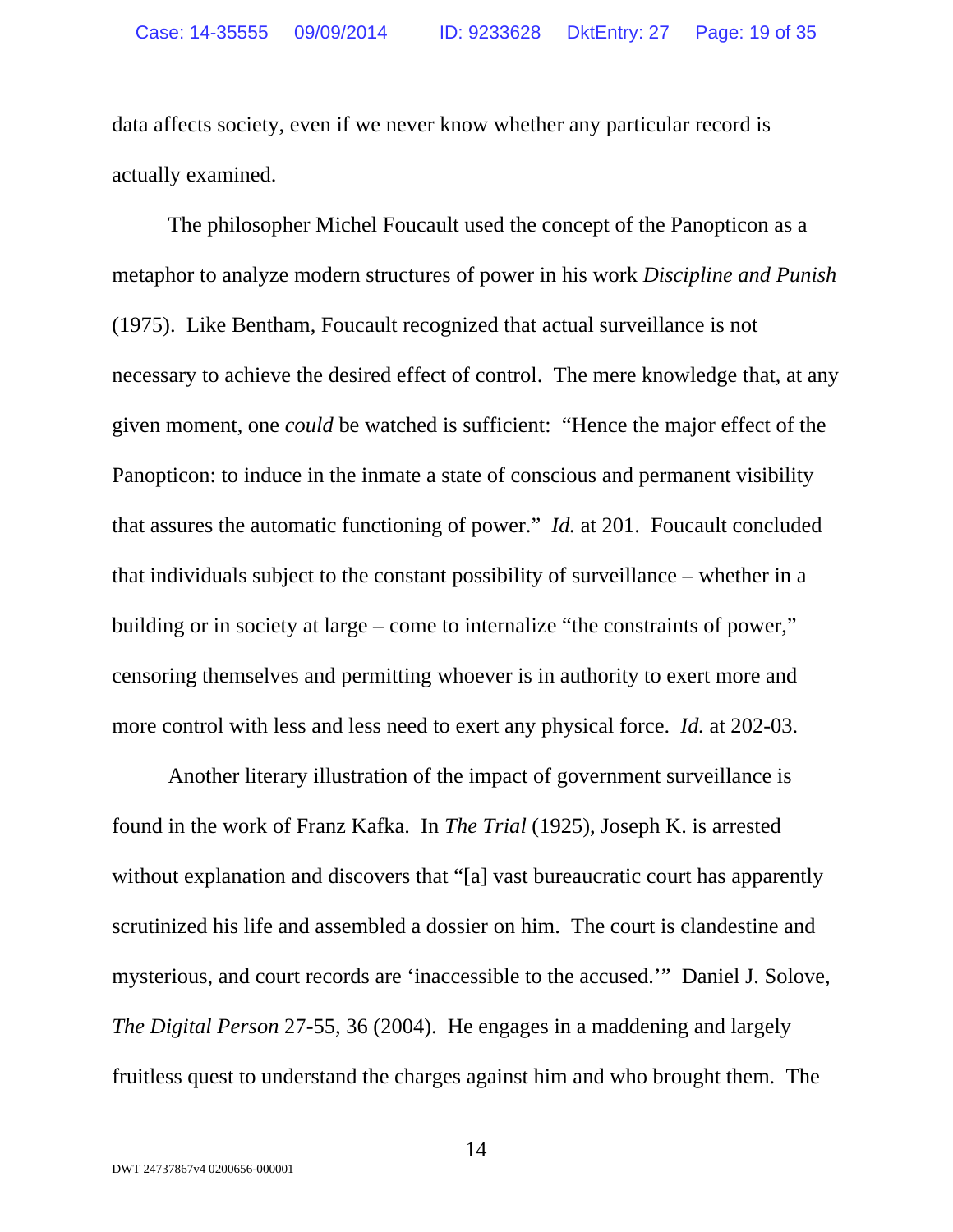"Kafka-esque" danger of surveillance data is not necessarily that agencies will be "led by corrupt and abusive leaders," but rather that mass collection of data "shift[s] power toward a bureaucratic machinery that is poorly regulated and susceptible to abuse," a "shift [with] profound social effects," "because it alters the balance of power between the government and the people … ." *Id.* at 178.

Less than a year ago, the PRG established by President Obama echoed these concerns about the "Panopticon" effect and "Kafka-esque" government, concluding that "knowing that the government is one flick of a switch away from [all of the citizenry's phone records] can profoundly alter the relationship between citizen and government in a way that is inimical to society. That knowledge can significantly undermine public trust, which is exceedingly important to the wellbeing of a free and open society." PRG Report at 117.

History has shown that the NSA is, in fact, poorly regulated and vulnerable to abuse (*see* Section II.A., above). But, even if the information the NSA gathers were never misused, the mere possibility that the government may know who is communicating with whom and have the capacity to investigate who is exploring ideas that may be deemed dangerous raises alarms for writers and hampers free thought.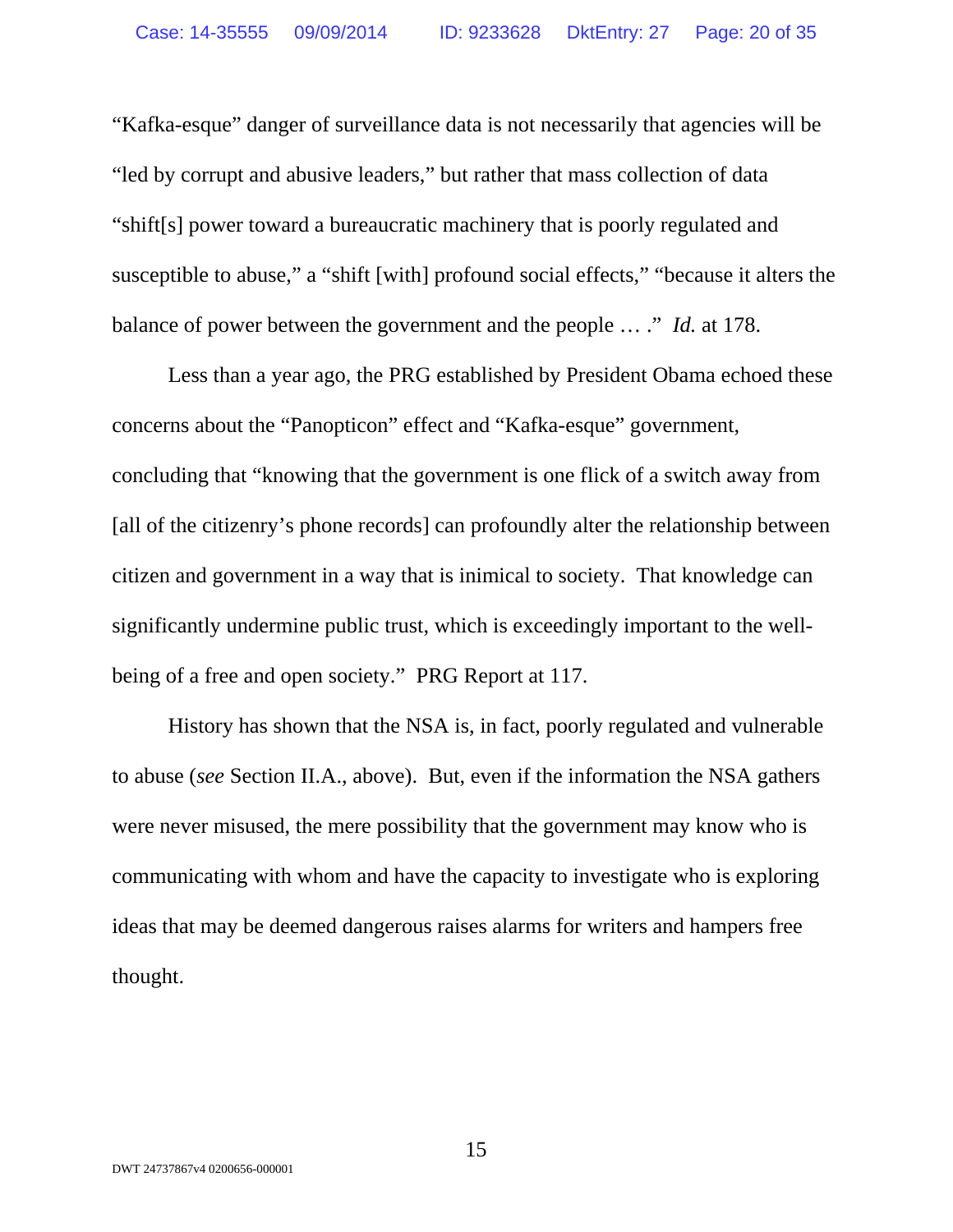#### **2. The High Sensitivity of Telephone Metadata**

Aggregated "telephony metadata" can reveal highly private information, and that information is often particularly sensitive for writers. As a former general counsel of the NSA has stated, "Metadata absolutely tells you everything about somebody's life. If you have enough metadata you don't really need content…. [It's] sort of embarrassing how predictable we are as human beings." Alan Rusbridger, *The Snowden Leaks and the Public*, New York Review of Books (Nov. 21, 2013) (quoting Stewart Baker). Metadata can reveal extremely private facts and provide a map of personal associations across the country and the world:

> Whom someone is talking to may be just as sensitive as what's being said. Calls to doctors or health-care providers can suggest certain medical conditions. Calls to businesses say something about a person's interests and lifestyle. Calls to friends reveal associations, potentially pointing to someone's political, religious or philosophical beliefs.

Daniel J. Solove, *Five Myths About Privacy*, Washington Post (June 13, 2013) (warning of the possibility of tracking "the entire country's social and professional connections."); *see also* Jane Mayer, *What's The Matter With Metadata?*, New Yorker (June 6, 2013) (metadata may reveal impending corporate takeovers,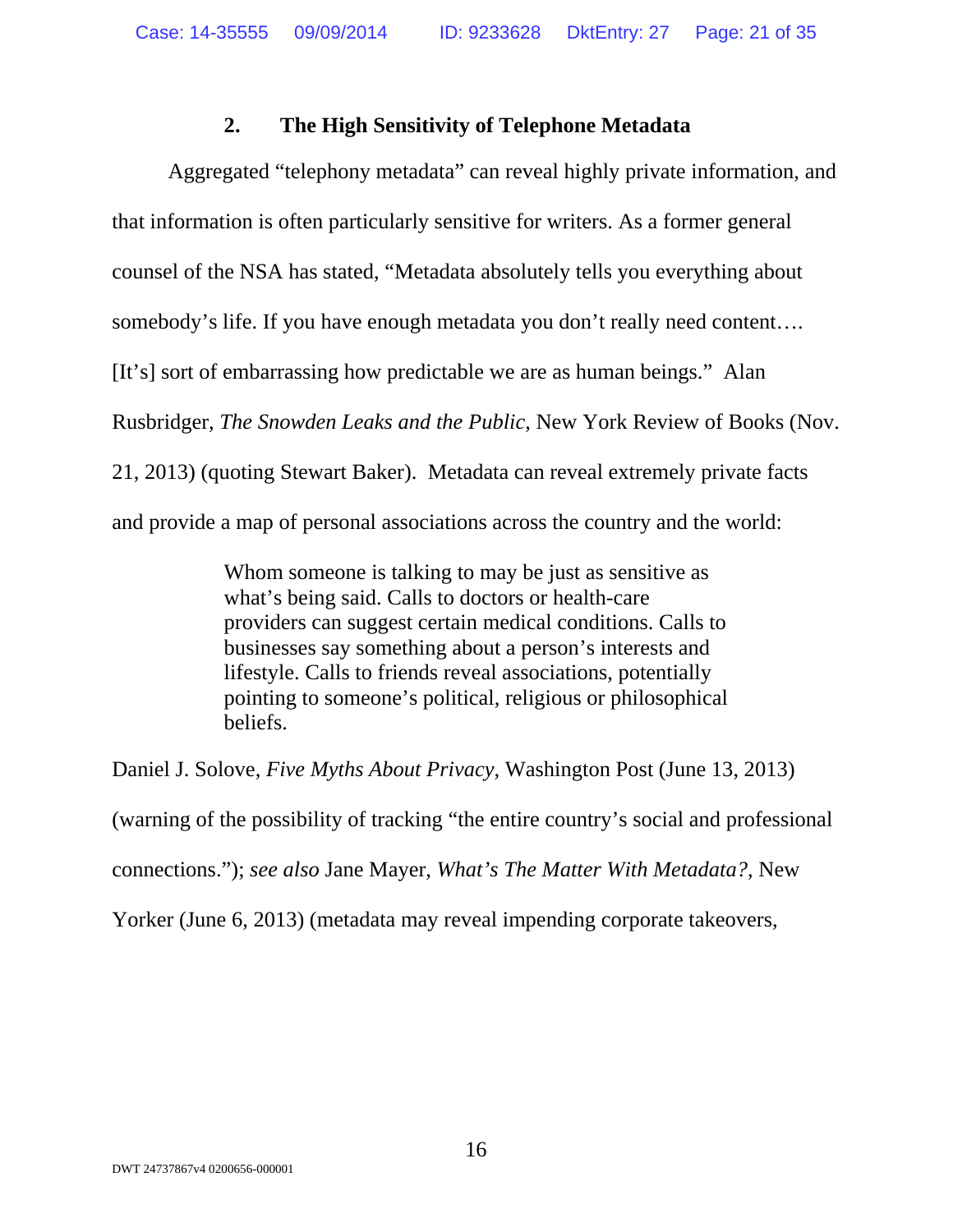sensitive political information such as whether and where opposition leaders may meet, and who is romantically involved with whom). $8$ 

In many ways, telephone metadata can be likened to GPS tracking data that law enforcement officers have sought to collect and use without a warrant. As the D.C. Circuit explained in a decision that was affirmed by the Supreme Court, "[a] person who knows all of another's travels can deduce whether he is a weekly church goer, a heavy drinker, a regular at the gym, an unfaithful husband, an outpatient receiving medical treatment, an associate of particular individuals or political groups – and not just one such fact about a person, but all such facts." *United States v. Maynard*, 615 F.3d 544, 562 (D.C. Cir. 2010), *aff'd sub nom. United States v. Jones*, 132 S. Ct. 945 (2012). Justice Sotomayor, concurring in the affirmance, noted that "GPS monitoring generates a precise, comprehensive record of a person's public movements that reflects a wealth of detail about her familial, political, professional, religious, and sexual associations. The Government can store such records and efficiently mine them for information years into the future." *United States v. Jones*, 132 S. Ct. at 955-56 (Sotomayor, J., concurring).

The District Court concluded that this case was controlled by a line of decisions suggesting that, notwithstanding these concerns, people have no

<sup>8</sup> *Available at* http://www.newyorker.com/news/news-desk/whats-the-matter-withmetadata.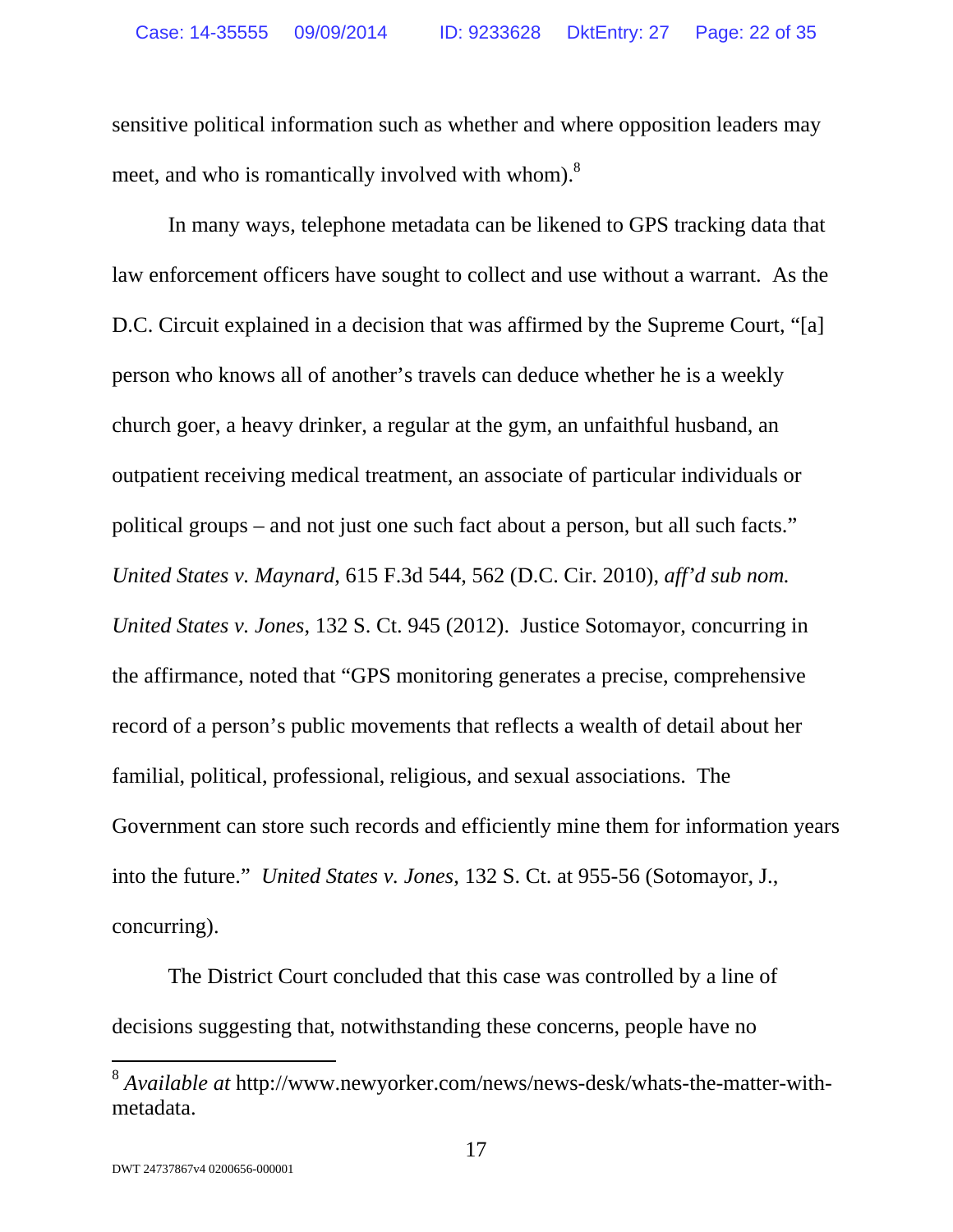expectation of privacy in such information simply because, as a technical matter, it is shared with the private companies that carry the telephone calls. The decisions rely primarily on the Supreme Court's conclusion more than 30 years ago, in *Smith v. Maryland*, 442 U.S. 735, 742 (1979), that a "pen register" on the telephone of a criminal suspect did not amount to an unconstitutional search because the information it collected was already being shared with the phone company. *See Smith v. Obama*, No. 2:13-cv-257-BLW, 2014 WL 2506421, at \*2 (D. Idaho June 3, 2014) (citing *United States v. Reed*, 575 F.3d 900 (9th Cir. 2009); *United States v. Forrester*, 512 F.3d 500 (9th Cir. 2008)).

But those decisions do not account for the Supreme Court's wider jurisprudence in the field, as the Appellants' brief outlines. Further, Justice Sotomayor's concurrence in *Jones* rightfully questioned those decisions' underlying premise, especially in the digital world. She explained:

> This approach is ill suited to the digital age, in which people reveal a great deal of information about themselves to third parties in the course of carrying out mundane tasks. People disclose the phone numbers that they dial or text to their cellular providers; the URLs that they visit and the e-mail addresses with which they correspond to their Internet service providers; and the books, groceries, and medications they purchase to online retailers. ... I for one doubt that people would accept without complaint the warrantless disclosure to the Government of a list of every Web site they had visited in the last week, or month, or year. But whatever the societal expectations, they can attain constitutionally protected status only if our Fourth Amendment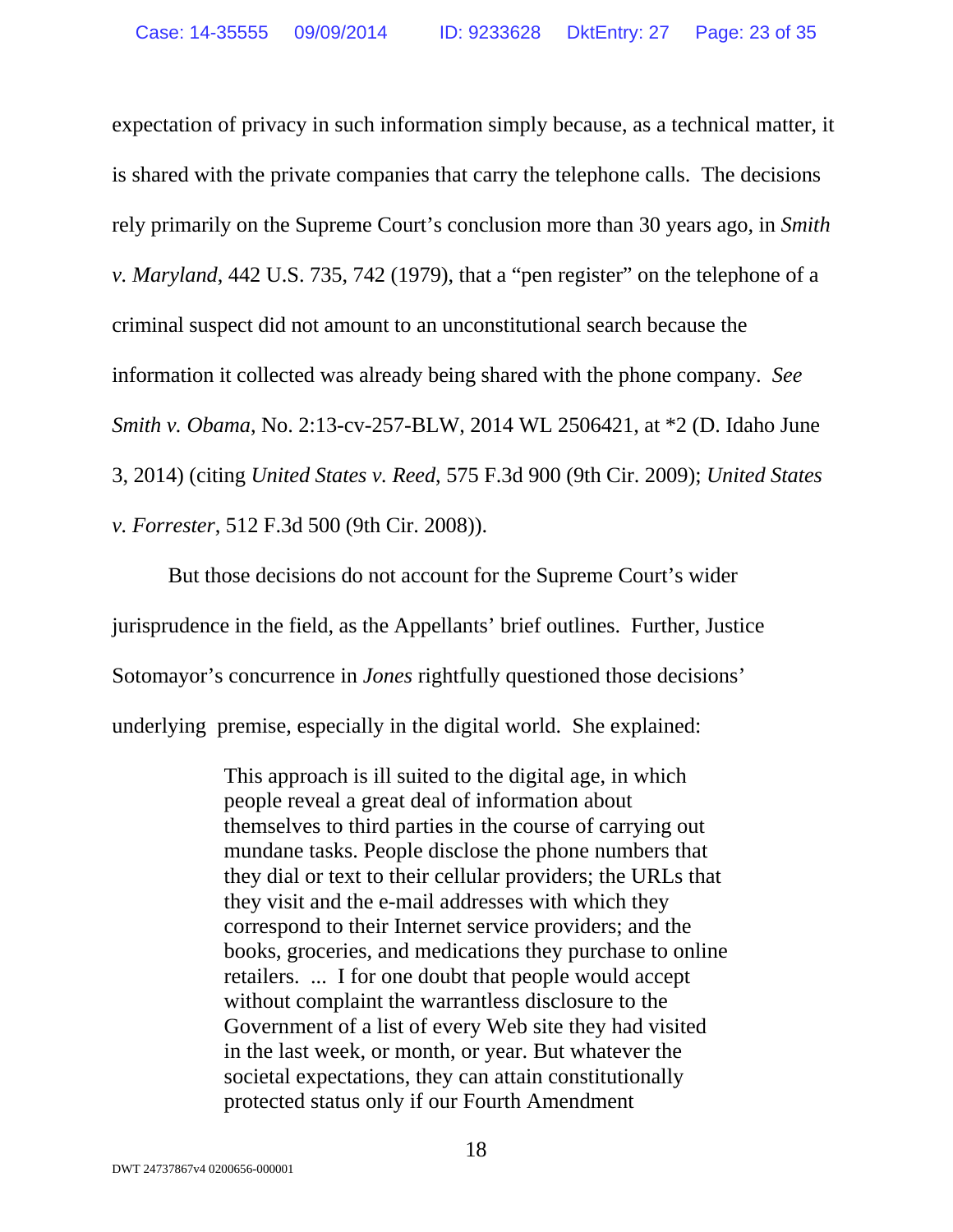jurisprudence ceases to treat secrecy as a prerequisite for privacy. I would not assume that all information voluntarily disclosed to some member of the public for a limited purpose is, for that reason alone, disentitled to Fourth Amendment protection.

*Jones*, 132 S. Ct. at 957.<sup>9</sup>

The notion that an individual has no legitimate expectation of privacy in information simply because it is necessarily provided to third parties is unsustainable in the modern world. All of us provide medical information to our doctors, insurers, and pharmacists, yet our society widely recognizes our privacy interests in this information, and multiple layers of federal and state laws protect medical privacy. Library patrons necessarily share information about their reading with their libraries, but 48 states have laws protecting the confidentiality of library records in recognition of their private nature. *See, e.g.*, Idaho Code § 9-340E; American Library Association, *State Privacy Laws Regarding Library Records,* http://www.ala.org/advocacy/ privacyconfidentiality/privacy/stateprivacy.

<sup>9</sup> As discussed more fully in Appellant's brief, just last term, the Supreme Court held that a warrant was required for a search of the cellphone of an individual being arrested. *See Riley v. California*, 134 S. Ct. 2473 (2014). Although the Court did not address the premise underlying *Smith* (because it was undisputed that a Fourth Amendment search had taken place), the Court plainly was concerned about the government's ability to use aggregated data to apprehend the "sum of an individual's private life," *id.* at 2489, without her knowledge and without a warrant, and expressly rejected the government's attempts to apply analog-era precedents to the digital world. *See id.* at 2488 (comparing government's argument that a search of a cell phone was no different from a search of any item found in an arrestee's pocket to "saying a ride on horseback is materially indistinguishable from a flight to the moon").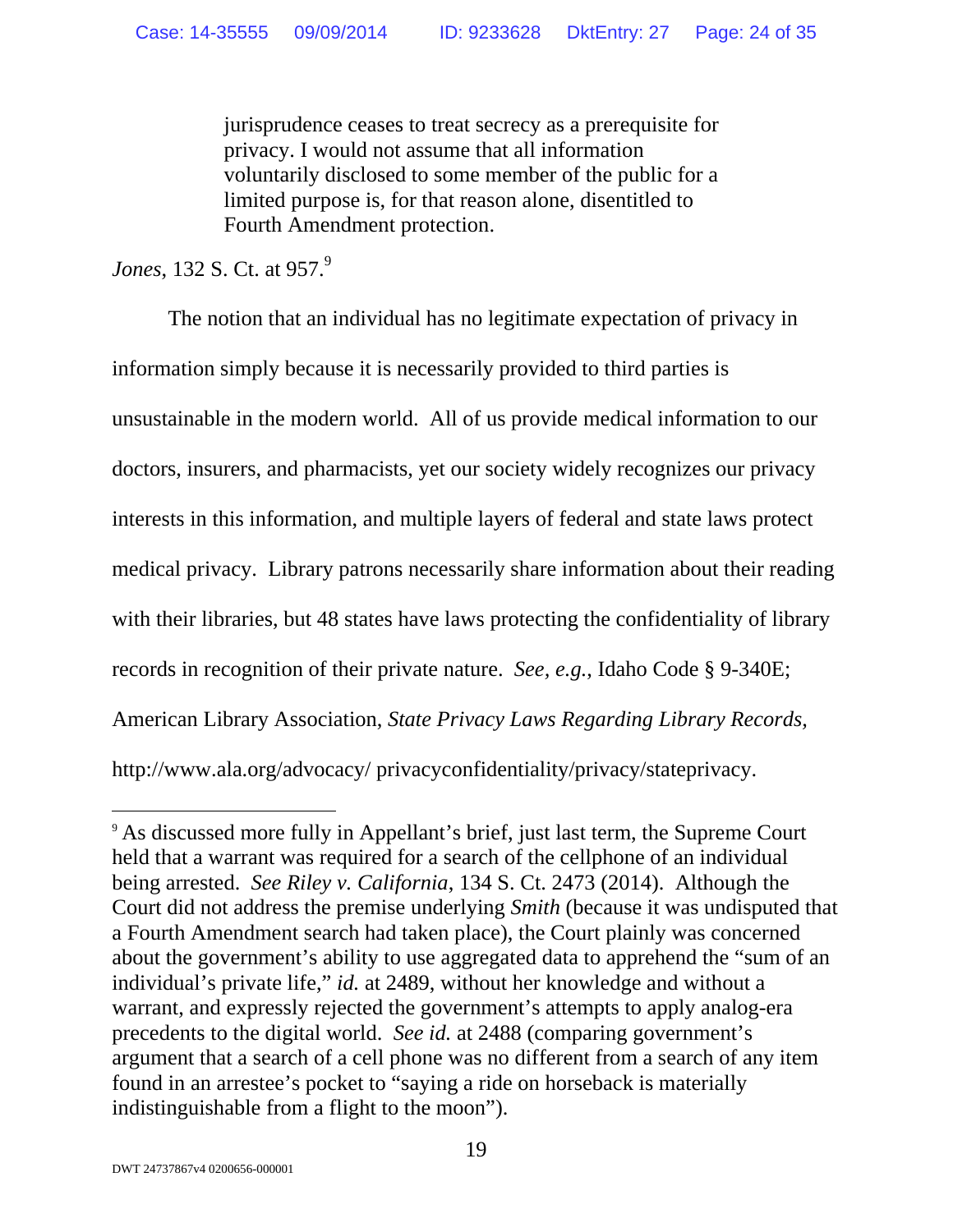Congress likewise recognized the legitimate privacy of video rental information and passed the Video Privacy Protection Act, 18 U.S.C. § 2710. Every user of a smart phone, app, or EZ-Pass provides extensive information to third parties regarding their whereabouts and personal affairs. In the digital age, a constitutional doctrine that excludes any information provided to a third party from Fourth Amendment protection would gut the safeguards for our "papers" envisioned by the founders.<sup>10</sup>

These vital concerns were captured by the district court for the District of Columbia when it held unconstitutional the same telephone metadata collection program at issue in this case. As Judge Leon recognized there, "the evolutions in the Government's surveillance capabilities, citizens' phone habits, and the relationship between the NSA and telecom companies" make the circumstances "thoroughly unlike those considered by the Supreme Court thirty-four years ago" in *Smith v. Maryland*. *Klayman v. Obama*, No. 13-0851, 2013 WL 6571596, at \*18 (D.D.C. Dec. 16, 2013). Hearkening to the original and enduring aims of the Fourth Amendment, Judge Leon concluded: "I cannot imagine a more

<sup>&</sup>lt;sup>10</sup> Notably, the Supreme Court in *Riley* did not even consider the argument that a search of the data in (or accessible from) an arrestee's cell phone should not constitute a search because some of that data is necessarily shared with third parties. The Court did not question the arrestees' expectations of privacy in this information, and, in fact, directly rejected the argument that *Smith* would permit a search of an arrestee's phone's call log, both because there was no dispute that a search had taken place, but also because call logs typically reveal "more than just phone numbers." 134 S. Ct. at 2492-93.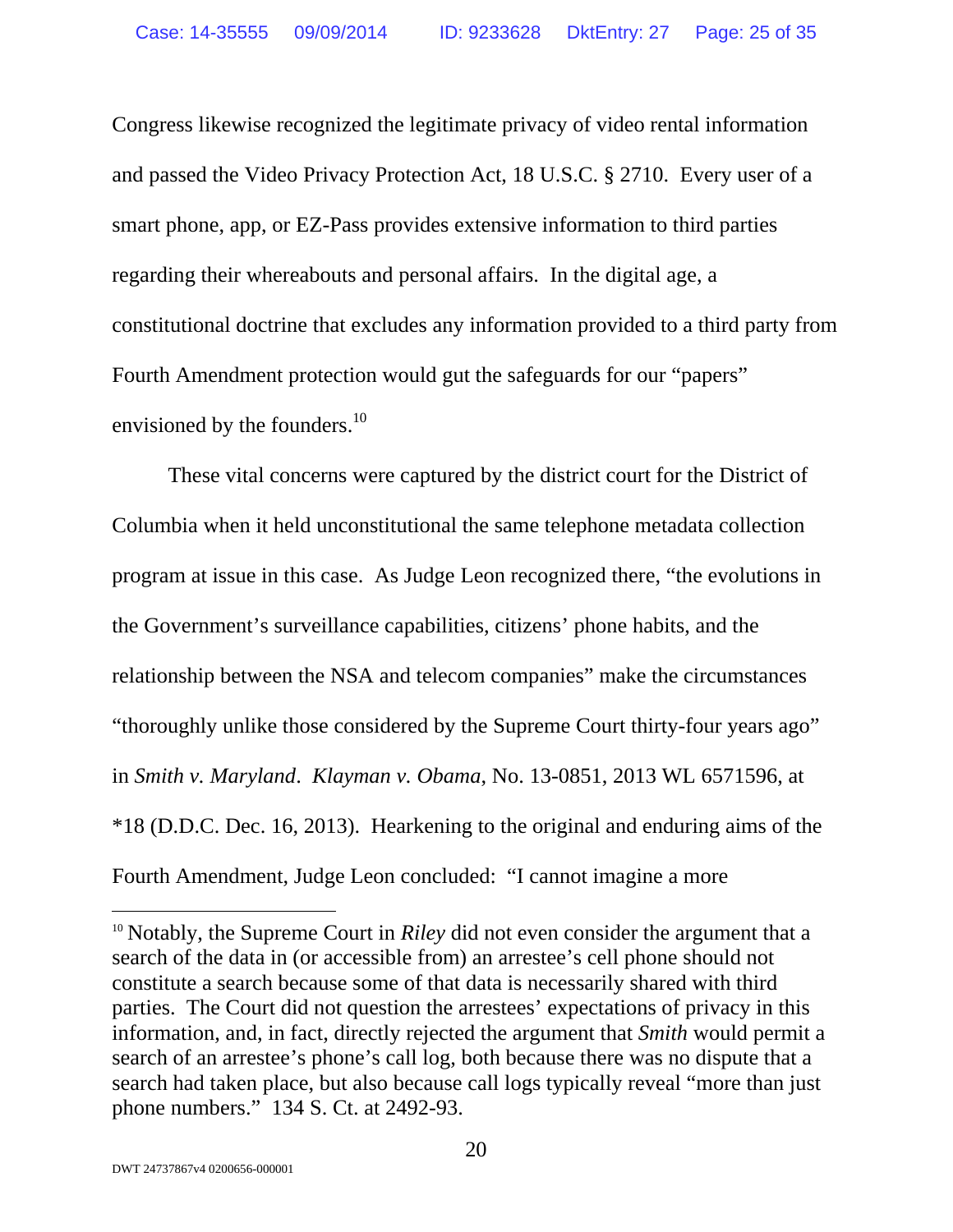'indiscriminate' and 'arbitrary invasion' than this systematic and high-tech collection and retention of personal data on virtually every single citizen for purposes of querying and analyzing it without prior judicial approval." *Id.* at \*24. As the District Court in this case aptly noted, "Judge Leon's decision should serve as a template for a Supreme Court opinion." 2014 WL 2506421, at \*4.

Judge Leon's decision recognized the difference between "sharing" telephone metadata with *telephone companies*, which is necessary for calls to be completed, and the *government's* collecting and storing the information – which raises constitutional concerns. The Fourth Amendment protects citizens from the potential for government abuse and thereby protects the democratic control of our government. Governments have an inherent interest in, and long history of, suppressing political dissent. Private phone companies, on the other hand, retain data about our calls for business reasons. We do not give them the information they need to connect calls for us expecting it to be shared with anyone else and certainly not to be turned over to the government. Yet, under the Order, every telephone customer, like Joseph K. in *The Trial*, knows there is a dossier containing highly personal information about her in the hands of a government bureaucracy. Although it may be that no one has bothered to assemble that dossier for her yet, the potential is always present. If such surveillance becomes the norm, our tolerance for intrusions will naturally rise, and the zone of privacy will shrink

21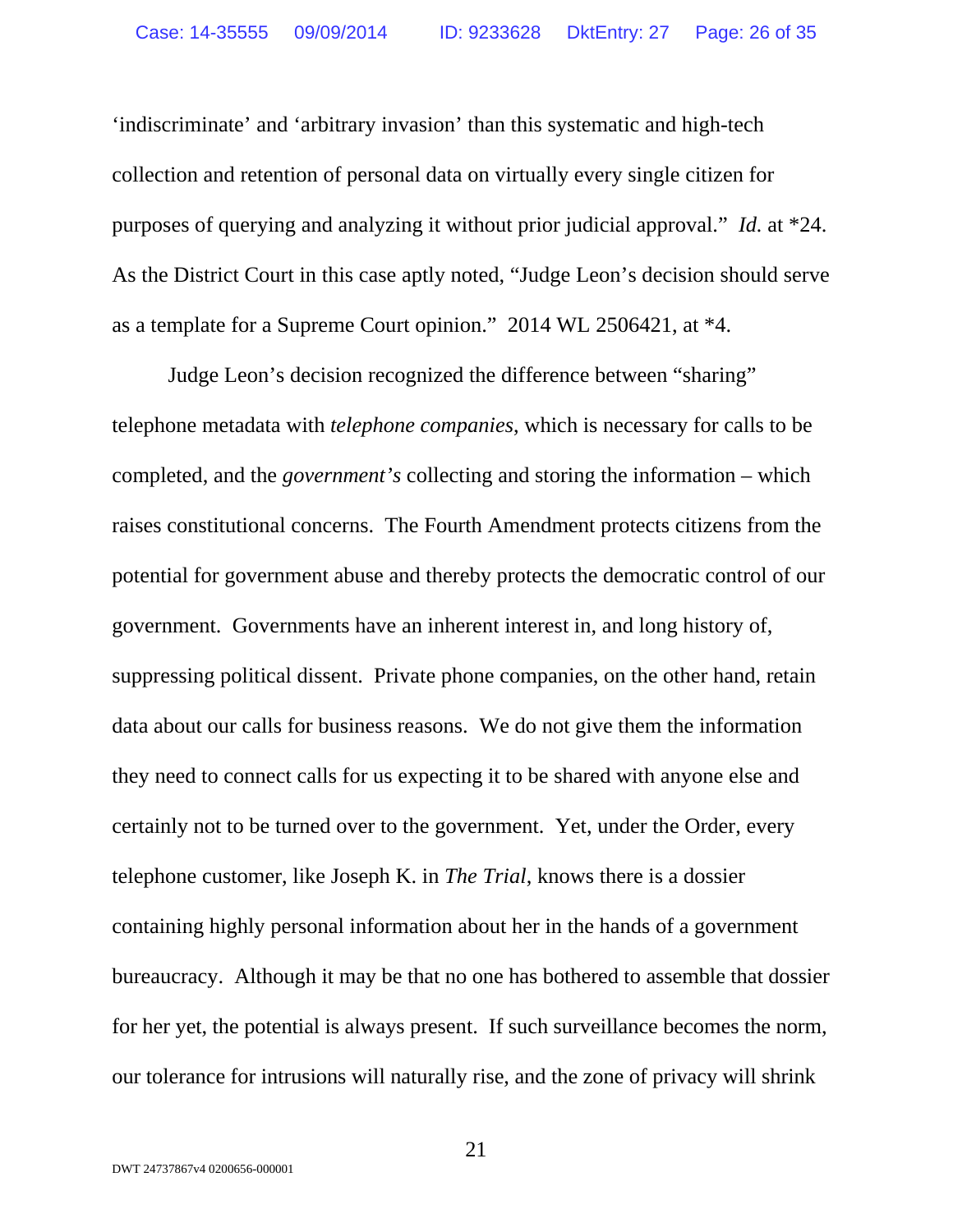further as people become accustomed to it. Ideas will not be tested. Culture will contract, and the conditions that allow democracy to thrive will be eroded.

The government's mass collection of this type of information has a particular impact on writers and freedom of expression. Writers of non-fiction often depend on confidential sources to inform their work. Not only whistleblowers, but anyone who fears physical harm or other retribution may wish to remain anonymous. When it was discovered recently that the Department of Justice had sought calling information for the phones of several employees of the Associated Press (the "AP"), Gary Pruitt, President and CEO of the AP, wrote to Attorney General Holder stating, "These records potentially reveal communications with confidential sources across all of the newsgathering activities undertaken by the AP during a two-month period, provide a road map to AP's newsgathering operations and disclose information about AP's activities and operations that the government has no conceivable right to know." Letter from Gary Pruitt to Attorney General Eric Holder (May 13, 2013).<sup>11</sup> Sources are far less likely to talk to authors if they know that the government is collecting and storing data on all their phone conversations.

The prospect that telephone metadata can reveal to the government the entire web of a writer's associations and interactions – and the contacts of all the writer's

<sup>&</sup>lt;sup>11</sup> *Available at* http://www.ap.org/Images/Letter-to-Eric-Holder\_tcm28-12896.pdf.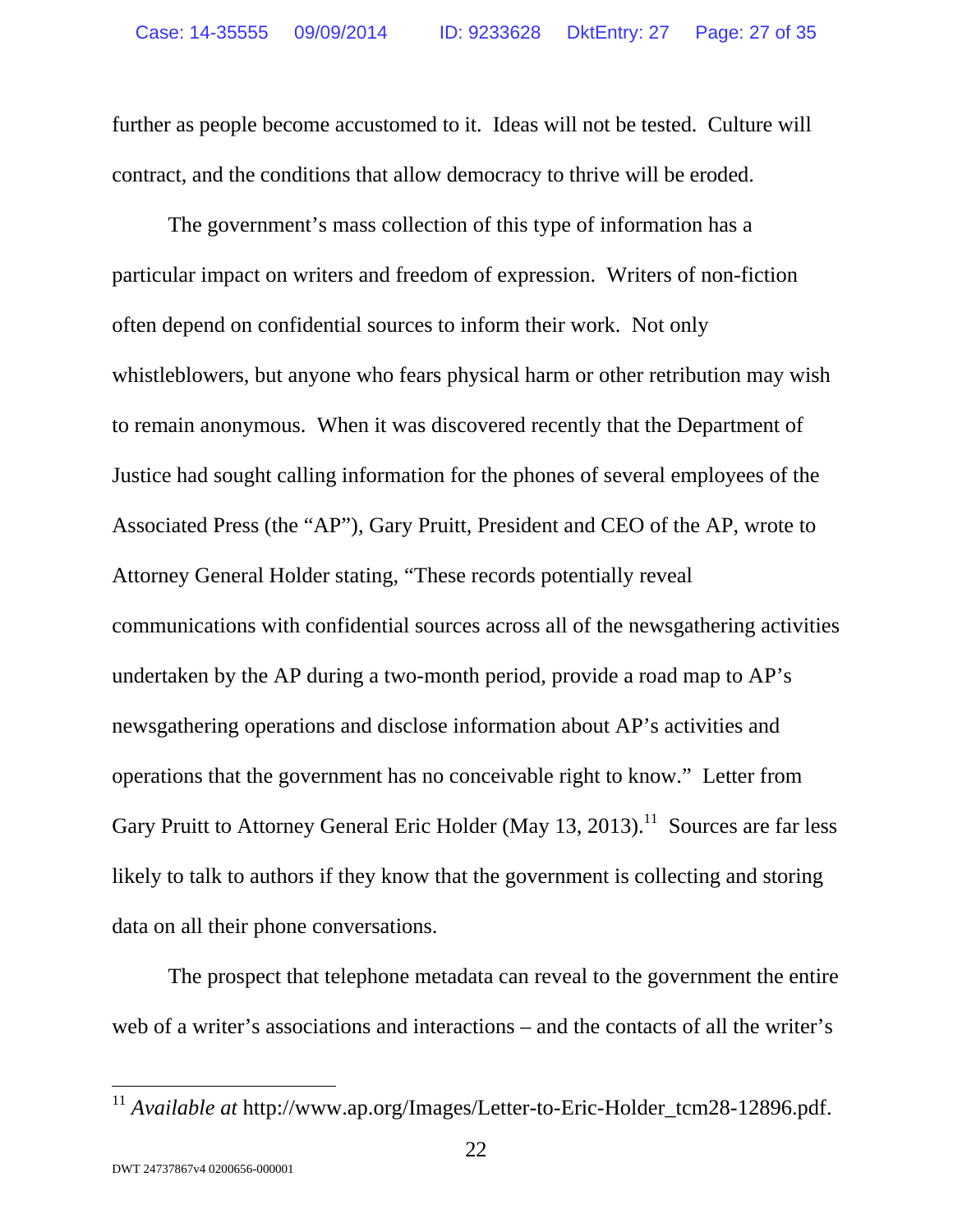contacts – inevitably limits and deters valuable interactions. Writers develop ideas through conversations, including conversations with radicals, dissidents, pariahs, victims of violence, and others who may be endangered if their communications become known. Writers in the United States who support human rights or communicate with human rights activists, for instance, are acutely aware of the dangers of reprisals or sanctions against people with whom they speak, or those people's families and friends, here and in other countries where they may be more vulnerable. Chilling these exchanges deprives us of valuable information and impoverishes thought.

#### **3. The Impact on Writers: The PEN Writers Survey**

A survey of PEN's members conducted during October 2013 shows how government surveillance is already affecting writers and their work. The survey canvassed writers to learn their specific concerns about government surveillance, including "their sense of whether their own communications are being monitored, and the extent to which they are moderating their behavior as a result." PEN American Center, *The Impact of US Government Surveillance on Writers: Findings From a Survey of PEN Membership (Oct. 31, 2013) ("PEN Survey"),*<sup>12</sup> at

1. An accompanying report summarizes the Survey's findings and includes

<sup>12</sup> *Available at* 

http://www.pen.org/sites/default/files/Chilling%20Effects\_PEN%20American.pdf, at 1-10.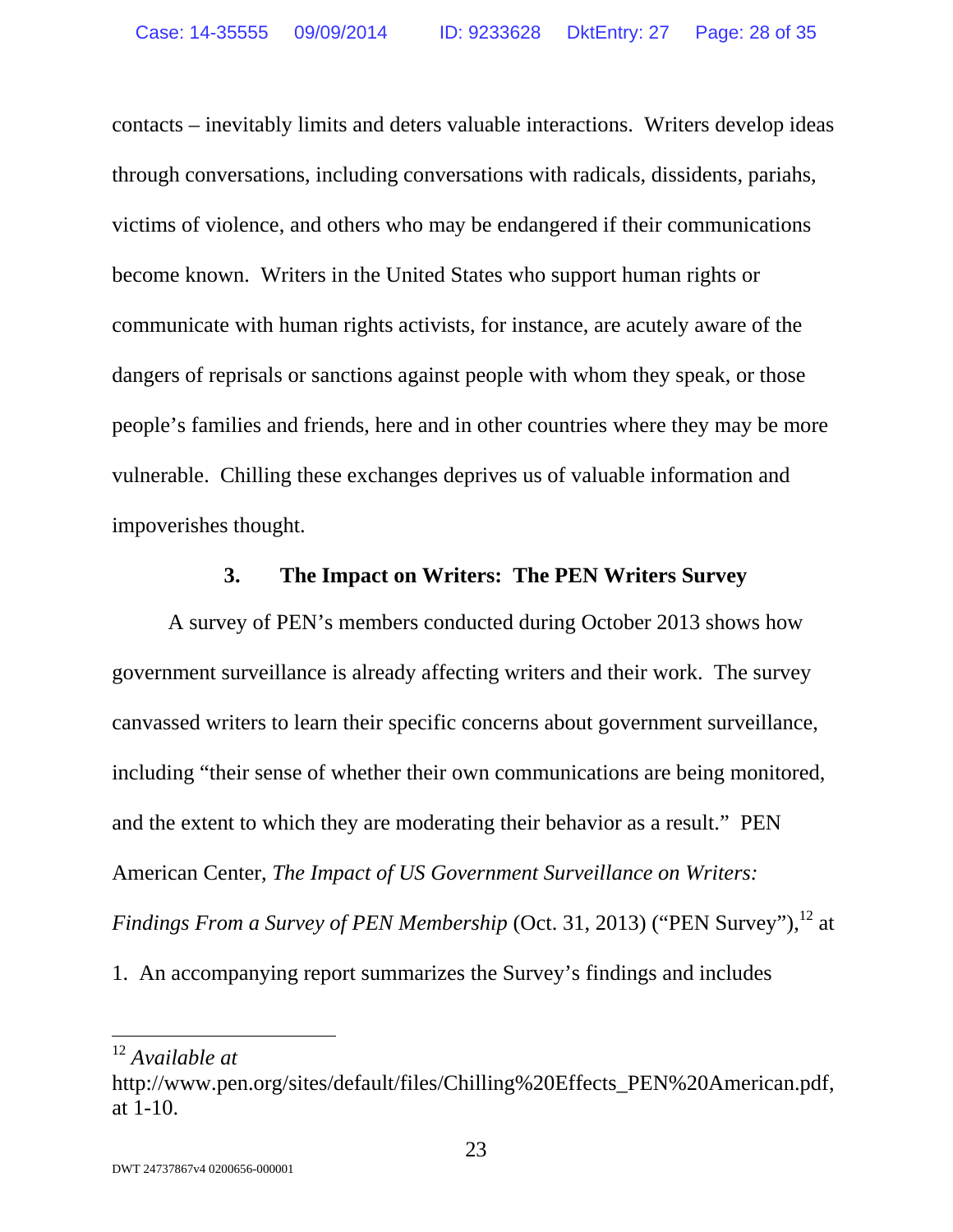narrative responses describing writers' experiences and concerns. PEN American Center, *Chilling Effects: NSA Surveillance Drives U.S. Writers to Self-Censor*  $(Nov. 12, 2013)$  ("PEN Report").<sup>13</sup>

The results are sobering. As reported in the *New York Times*, the Survey shows that a large majority of PEN respondents are "deeply concerned about recent revelations regarding the extent of government surveillance of email and phone records, with more than a quarter saying that they have avoided, or are seriously considering avoiding, controversial topics in their work." Noam Cohen, *Surveillance Leaves Writers Wary*, New York Times (Nov. 11, 2013). The Survey reveals that 76% of respondents believe increased government surveillance is particularly harmful to writers because it impinges on the privacy they need to create freely. PEN Survey, at 1-3. Nearly 90% are concerned about the NSA's program to collect and analyze metadata, and writers now assume that their communications are monitored. *Id.* at 2, 5. A large majority believe that the gathered data may be mismanaged or abused for years to come. *Id.* at 1, 4.

These beliefs are constraining writers' behavior. Many writers reveal that they have avoided discussing or writing about controversial topics as result of the presumed monitoring. They have curtailed certain types of research; they have

<sup>13</sup> *Available at* 

http://www.pen.org/sites/default/files/Chilling%20Effects\_PEN%20American.pdf, at 12-26.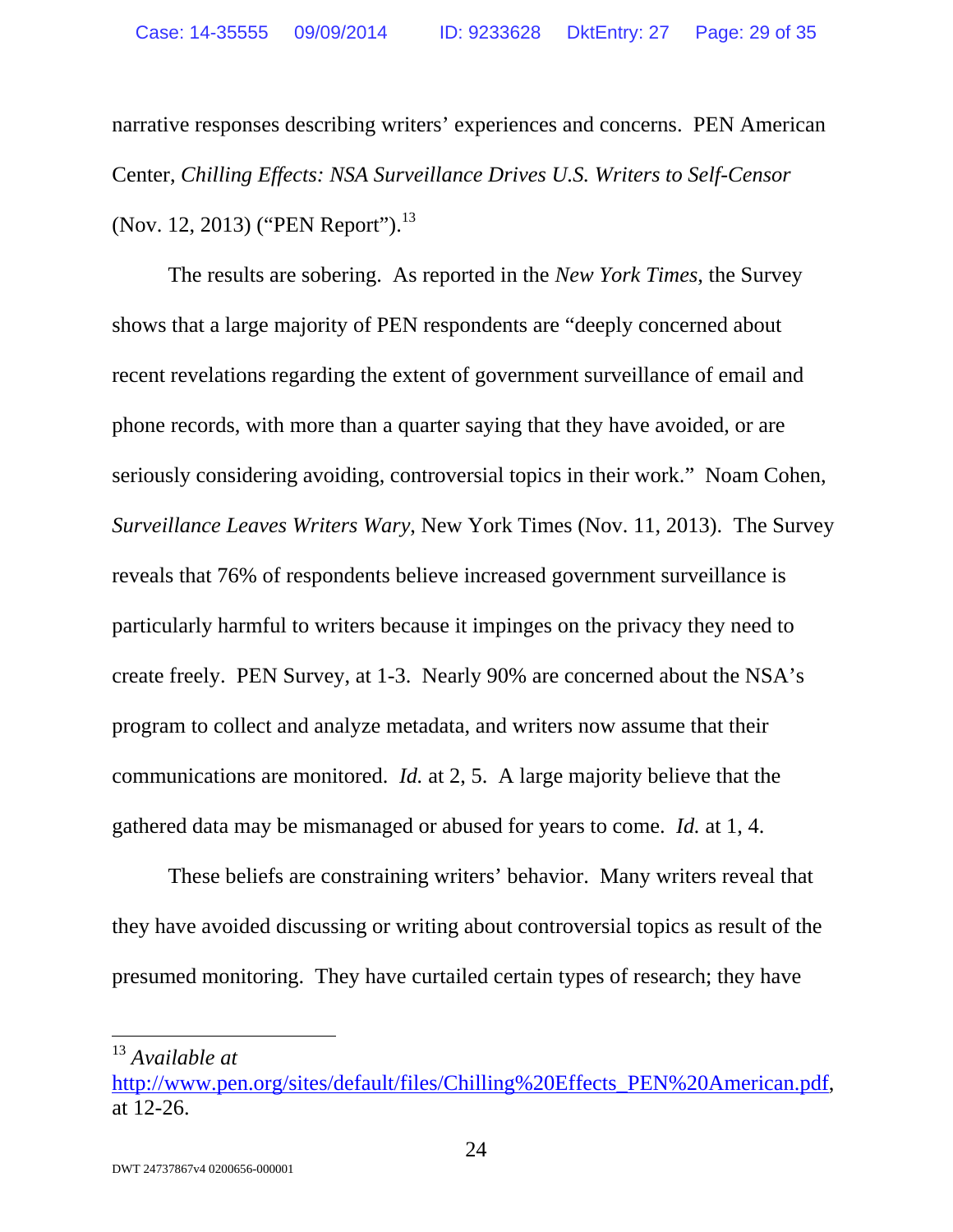taken extra steps to mask their identities and the identities of sources; they have avoided contacting potential sources, colleagues or collaborators if those people could be endangered if it became known that they were speaking to a writer; and some have even declined to meet with people who might be seen as security threats. *Id.* at 3; *See also* PEN Report.

Their narrative comments provide insight into the reasons for this new, inhibited behavior. One writer has "dropped stories … and avoided research on the company telephone due to concerns over wiretapping or eavesdropping." *Id.* at 6. Another indicates that "the writers who feel most chilled, who are being most cautious, are friends and colleagues who write about the Middle East." *Id.* Other examples:

> I was considering researching a book about civil defense preparedness during the Cold War: what were the expectations on the part of Americans and the government? What would have happened if a nuclear conflagration had taken place? . . . How did the pall of imminent disaster affect Americans? But as a result of recent articles about the NSA, I decided to put the idea aside . . . .

> I write books, most recently about civil liberties, and to protect the content of certain interviews, I am very careful what I put in emails to sources, even those who are not requesting anonymity. I'm also circumspect at times on the phone with them—again, even though they may not be requesting anonymity and the information is not classified . . . .

PEN Survey at 7, 8.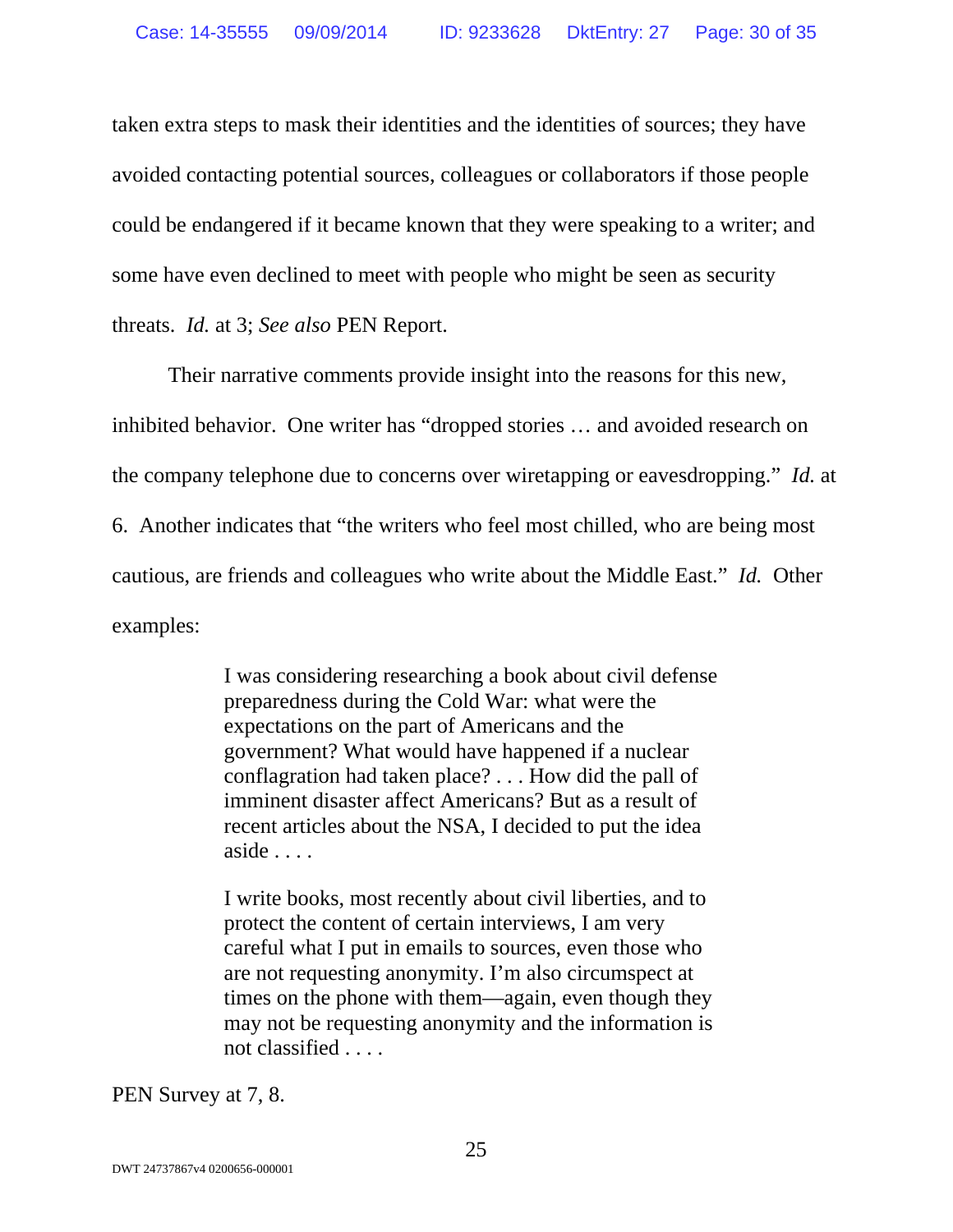The message is clear: writers are restricting their activities and censoring their own work. As PEN's Executive Director Suzanne Nossel stated upon the release of the Survey, "[w]riters are kind of the canary in the coal mine in that they depend on free expression for their craft and livelihood." *See* Cohen, *Surveillance*. The harm for writers is immediate and direct, but the threat to freedom reaches far beyond them. Our society depends on the freedom of writers and others to gather information, exchange ideas, and openly express their views. Inhibiting writers deprives the public of necessary voices and undermines democracy. It is impossible to measure the harm we suffer from the loss of stories that writers do not write.

#### **III. BALANCING FREEDOM AND SECURITY**

The type of surveillance the Order permits can no doubt make law enforcement and intelligence gathering easier. Yet such sacrifices of privacy may gradually but fundamentally alter the delicate balance between liberty and security. As Justice Douglas warned, "[a]s nightfall does not come all at once, neither does oppression." Melvin I. Urofsky and Philip E. Urofsky eds., *Selections from the Private Papers of Justice William O. Dougla*s 162 (1987). Even where sacrifices of liberty are sought for legitimate ends, we should not lose sight of the fundamental values at stake: "Experience should teach us to be most on our guard to protect liberty when the Government's purposes are beneficent. . . . The greatest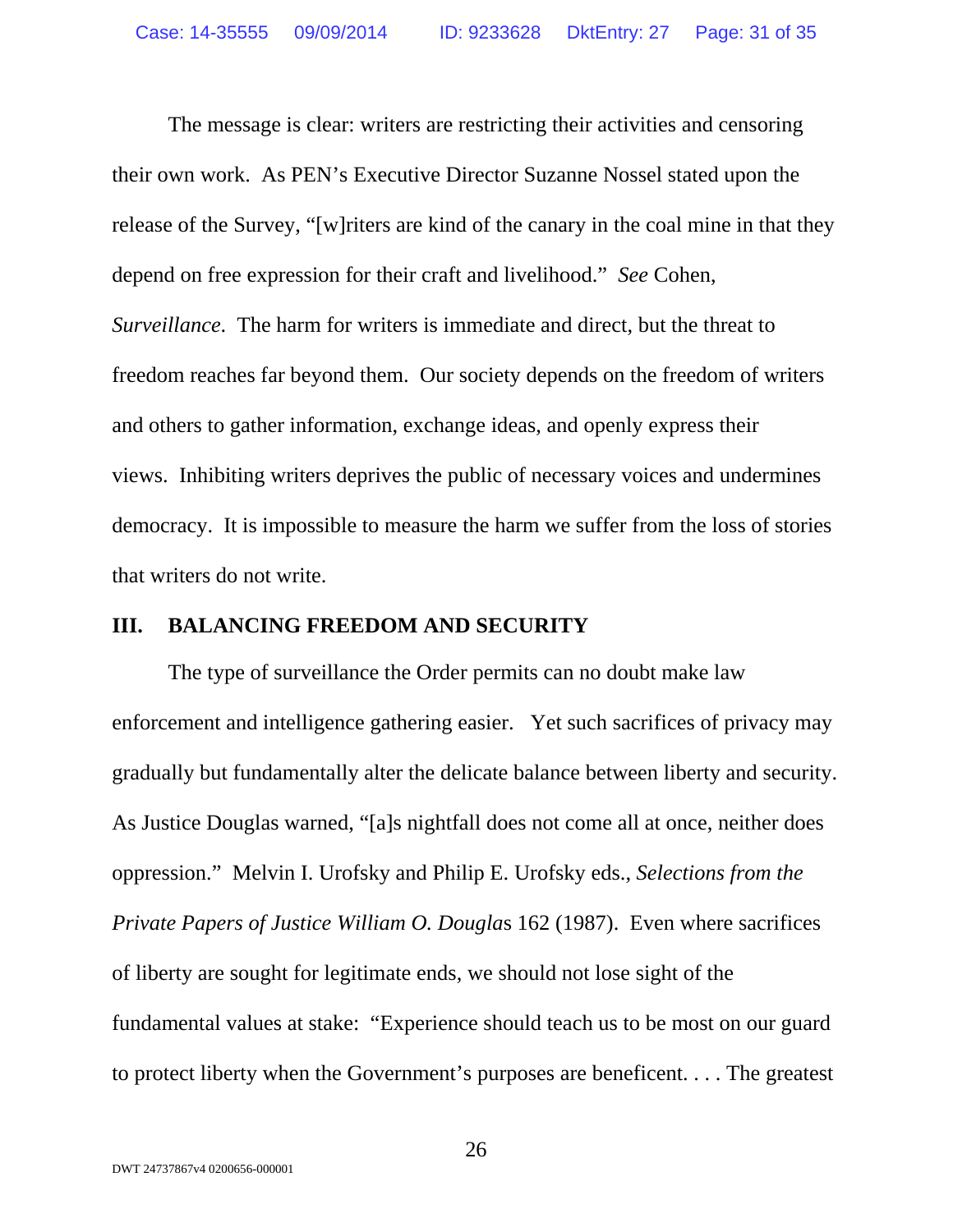dangers to liberty lurk in insidious encroachment by men of zeal, well-meaning but without understanding." *Olmstead*, 277 U.S. at 479 (Brandeis, J., dissenting).

For writers, the effects of the mass monitoring of electronic communications are not only practical and direct, but also subtle and indirect – because the sense of privacy essential to free expression and association is so compromised. Writers have now spoken clearly. The "insidious encroachment" predicted by Justice Brandeis by zealous and well-meaning protectors of our national security is being felt. Our pursuit of security must not blind us to the costs of sacrificing the liberty we seek to protect.

#### **CONCLUSION**

For the foregoing reasons, *amicus curiae* PEN respectfully requests that the District Court's decision be reversed.

Dated: New York, New York September 9, 2014

Respectfully submitted,

DAVIS WRIGHT TREMAINE LLP

By: /s/ Thomas R. Burke

505 Montgomery Street, Suite 800 San Francisco, California 94111-6533 Telephone: (415) 276-6500 Facsimile: (415) 276-6599

*Of Counsel:*  Edward J. Davis Linda Steinman Lacy H. Koonce, III Eric Feder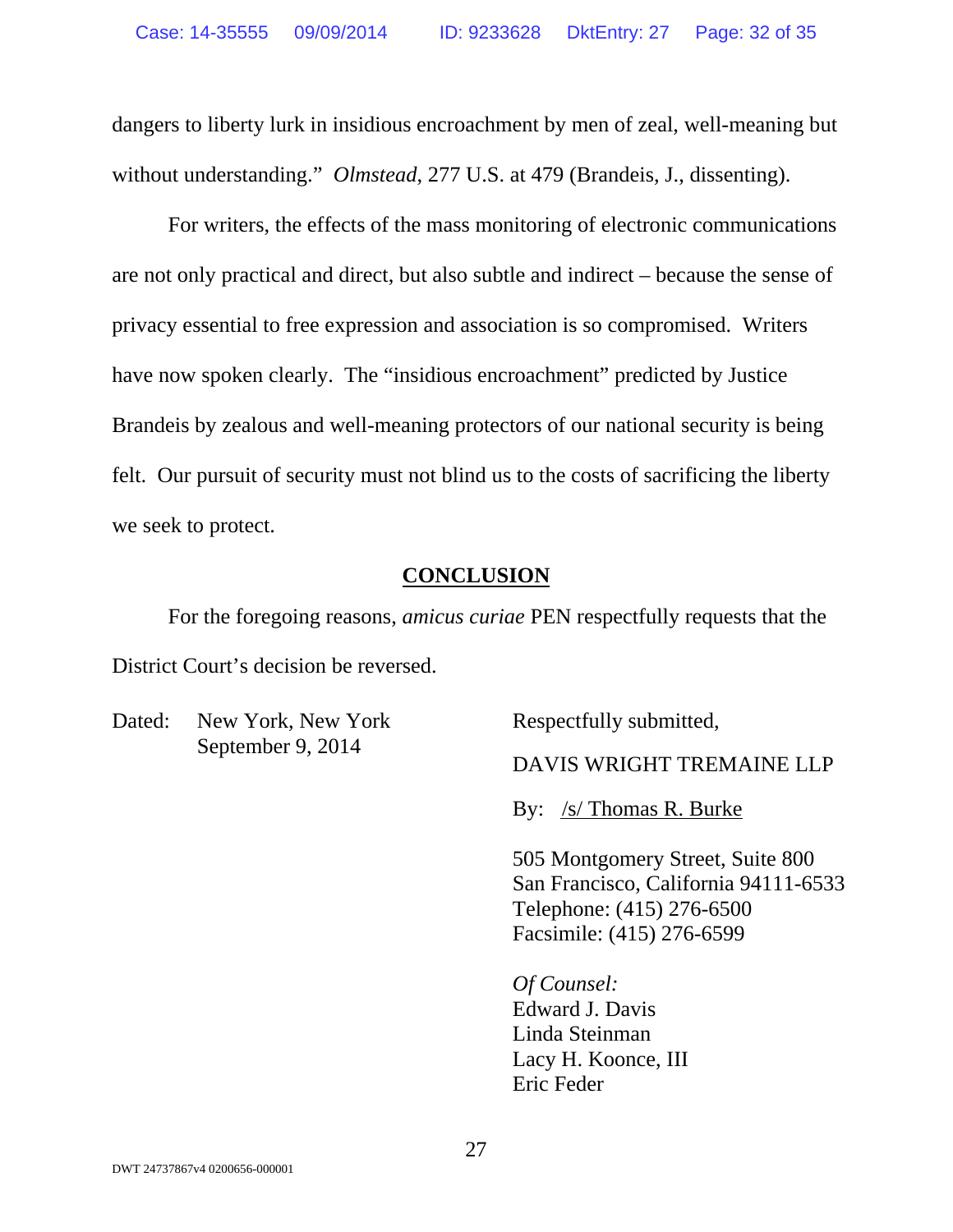DAVIS WRIGHT TREMAINE LLP 1633 Broadway,  $27<sup>th</sup>$  Floor New York, New York 10019 (212) 489-8230

*Attorneys for* Amicus Curiae *PEN American Center, Inc.*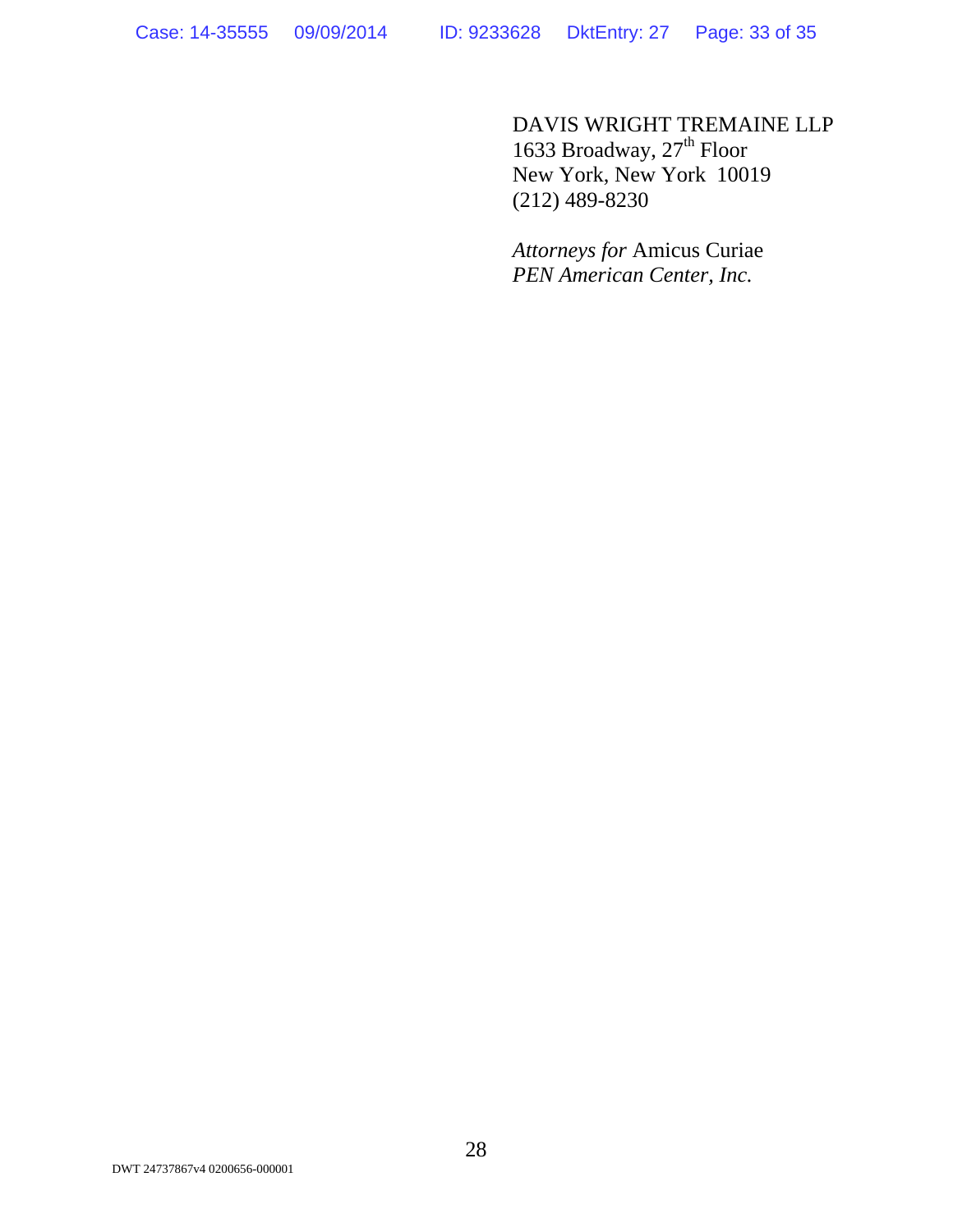## **CERTIFICATE OF COMPLIANCE WITH TYPE-VOLUME LIMITATION, TYPEFACE REQUIREMENTS AND TYPE STYLE REQUIREMENTS**

1. This brief complies with the type-volume limitation of Fed. R. App. P. 29(d) and 32(a)(7)(B) because it contains 6,206 words, excluding the parts of the brief exempted by Fed. R. App. P.  $32(a)(7)(B)(iii)$ .

2. This brief complies with the typeface requirements of Fed. R. App. P.  $32(a)(5)$  and the type style requirements of Fed. R. App. P.  $32(a)(6)$  because this brief has been prepared in a proportionally spaced typeface using Microsoft Office Word in Times New Roman Font Style and 14 Point Size for the body of the brief and for the footnotes.

> By: s/Thomas R. Burke Thomas R. Burke